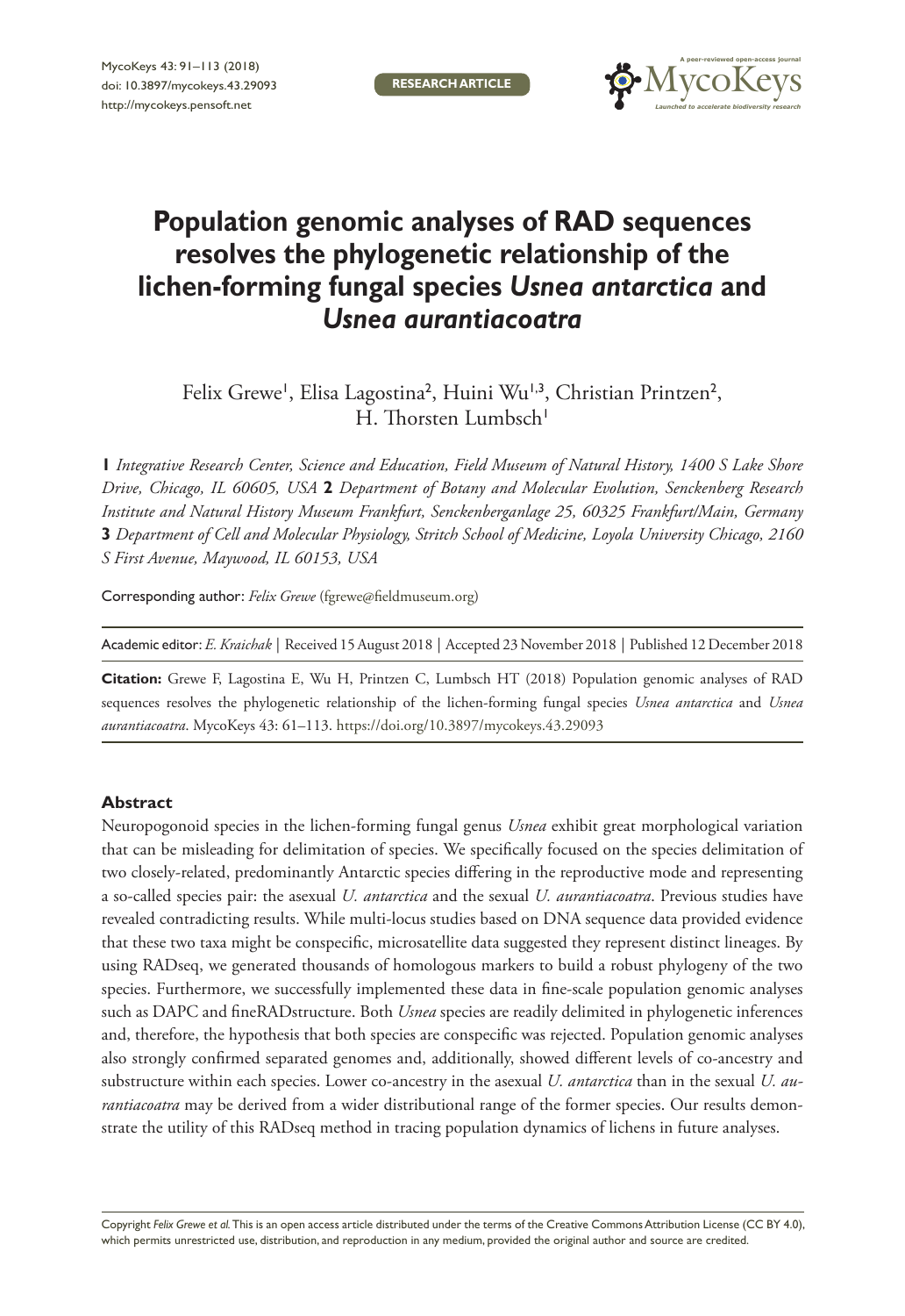#### **Keywords**

Antarctica, Ascomycota, lichens, Parmeliaceae, phylogeny, RADseq

#### **Introduction**

Over the last decades, the use of DNA sequence data to delimit species and reconstruct phylogenetic relationships has become standard (Barraclough and Nee 2001; de Queiroz 2007; Holder and Lewis 2003; Huelsenbeck et al. 2001; Taylor et al. 2000; Wiens and Penkrot 2002). In groups with high morphological plasticity and homoplasy in phenotypical data sets, such as fungi, molecular data have dramatically changed our understanding of evolution and coinciding taxonomic interpretations (Hibbett et al. 2007; James et al. 2006; Lutzoni et al. 2004; McLaughlin et al. 2009; Robbertse et al. 2006; Schoch et al. 2009; Spatafora et al. 2017; Spatafora and Robbertse 2010; Stajich et al. 2009).

The general lineage species concept (de Queiroz 2007) allows researchers to use different empirical data to test the hypothesis of lineage separation, including phenotypical characters and molecular data. The latter dataset often provides strong evidence if analysed within a rigorous statistical framework (Rannala 2015). With regards to species delimitation, numerous studies of lichen-forming fungi detected distinct lineages lacking obvious distinguishing phenotypical characters, the so-called cryptic species (Bickford et al. 2007; Crespo and Lumbsch 2010; Crespo and Pérez-Ortega 2009; Lumbsch and Leavitt 2011). However, some studies also demonstrated that morphologically distinct populations could not be separated using single- or multi-locus genetic data. These results have been interpreted either as an indication of recent diversification and incomplete lineage sorting (Leavitt et al. 2016a; Zhao et al. 2017) or that the phenotypes represented populations of the same species (Articus et al. 2002; Buschbom and Mueller 2006; Kotelko and Piercey-Normore 2010; Lohtander et al. 1998; Myllys et al. 2001; Velmala et al. 2009). The latter result was often found in so-called species pairs. These are lichens that differ in forming either ascomata and reproducing sexually or forming asexual diaspores (soredia), which propagate the fungal and photosynthetic partner simultaneously (Mattsson and Lumbsch 1989; Poelt 1970; Tehler 1982). Otherwise, these species are morphologically identical, but were traditionally regarded as distinct species due to their different reproductive modes (Poelt 1972). The *Parmotrema perforatum* group was used as a model system of species delimitation based on the reproductive mode and secondary metabolites (Culberson and Culberson 1973). However, a recent study suggests that the phylogenetic relationships between sexual and asexual populations might be more complex (Widhelm et al. 2016).

We here focus on a complex of two morphologically similar species that differ in their reproductive mode and are considered a species pair in the genus *Usnea*: *U. aurantiacoatra* and *U. antarctica*, the latter reproducing by asexual soredia (Walker 1985). Within the genus, there is group of species predominantly occurring in Antarctica and adjacent cool-temperate to polar regions with a thallus that consists of yellow (containing usnic acid) and blackish areas (caused by melanins). Species in this group, which is also called neuropogonoid (Lumbsch and Wirtz 2011; Wirtz et al. 2008), can be difficult to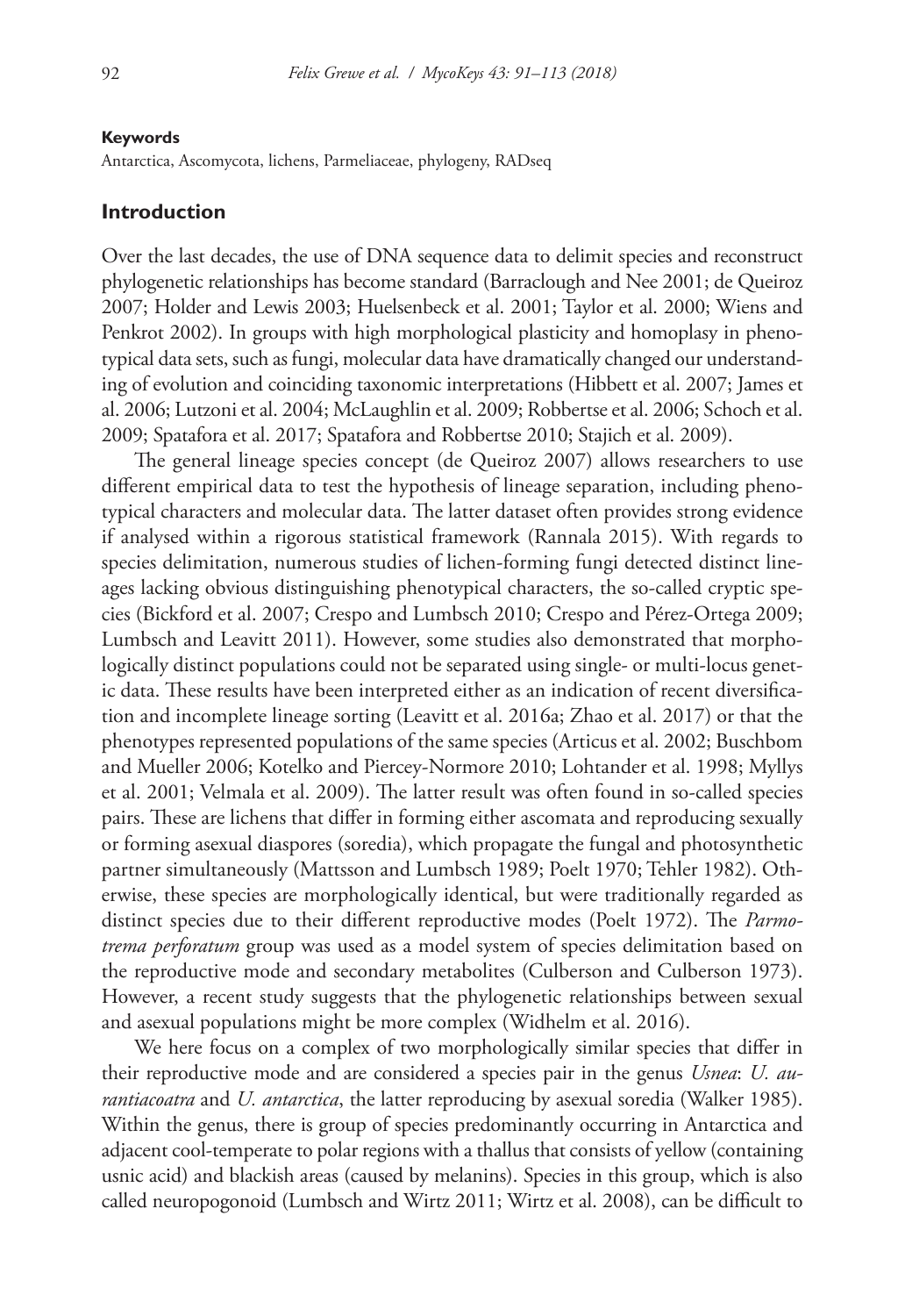distinguish by their general appearance and hence, molecular data, such as DNA marker sequencing, can be helpful in delimiting lineages (Articus 2004; Lumbsch and Wirtz 2011; Seymour et al. 2007; Wirtz et al. 2008; Wirtz et al. 2012). Earlier studies based on morphological and chemical data considered the neuropogonoid species as a subgenus *Neuropogon* in *Usnea* (Lamb 1964; Walker 1985) or as a distinct genus *Neuropogon* (Krog 1976; 1982; Lamb 1939). Molecular studies confirmed *Usnea* (including *Neuropogon*) as a monophyletic genus within Parmeliaceae (Crespo et al. 2007); however, the relationship of *Neuropogon* and *Usnea* remained ambiguous. A two-marker DNA analysis of *Usnea* elevated *Neuropogon* to a generic rank (Articus 2004), but subsequent studies provided evidence that *Neuropogon* is polyphyletic with a core group nested within *Usnea* (Seymour et al. 2007; Wirtz et al. 2008; Wirtz et al. 2012; Wirtz et al. 2006). Multilocus DNA sequence data could not delimit individuals of the species *U. antarctica* and *U. aurantiacoatra* (Seymour et al. 2007; Wirtz et al. 2012) suggesting that they might be conspecific. In contrast, a recent microsatellite study provided evidence that the two species represent isolated lineages (Lagostina et al. 2018). Given the contradicting results of multi-locus and microsatellite data, we decided to employ a reduced genomic dataset to revisit the species delimitation of *U. antarctica* and *U. aurantiacoatra*.

The advent of next-generation sequencing (NGS), also referred to as high-throughput sequencing, drastically changed the scale of molecular datasets for systematic analyses and revolutionised our ability to assess evolutionary histories of organisms (Kraus and Wink 2015; Wachi et al. 2018; Zimmer and Wen 2015). Many molecular studies, such as the former species delimitation efforts for neuropogonoid *Usnea* spp., were limited to, at most, a dozen markers because their production would require tedious lab work and costly Sanger-sequencing (Hoffman and Lendemer 2018; Wilkinson et al. 2017). Population genomics of closely related organisms often relied on the descriptive power of microsatellite markers (Hodel et al. 2016). Compared to these traditional lab methods, NGS techniques allow a relatively straight-forward production of genome-scale datasets. Direct sequencing NGS methods, such as de-novo genome sequencing (Ellegren 2014), re-sequencing (Stratton 2008) or RNAseq of expressed genes (Ozsolak and Milos 2011; Wickett et al. 2014), can provide whole genome-scale data but may still be limited by high sequencing costs. Therefore, these methods are rarely applied to population studies which require the sequencing of many individuals. However, often a subset of the genome entails sufficient polymorphisms to answer questions of phylogenetic or population genomic studies. Hence, many NGS methods for systematic analyses are designed to be economical and generate reduced genome representation datasets (Allendorf 2017; Davey et al. 2011). One of these reduced representation methods is genotype-by-sequencing and its altered approach, which is known as restriction associated DNA sequencing (RADseq) (Baird et al. 2008). We recently designed a RADseq approach for metagenomic data derived from symbiotic lichen genomes, which allows reduced representation genomic analyses of numerous individuals for population-scale studies (Grewe et al. 2017).

By using genome-wide single nucleotide polymorphisms (SNPs) produced by restriction site-associated DNA sequencing (RADseq) of predominantly Antarctic li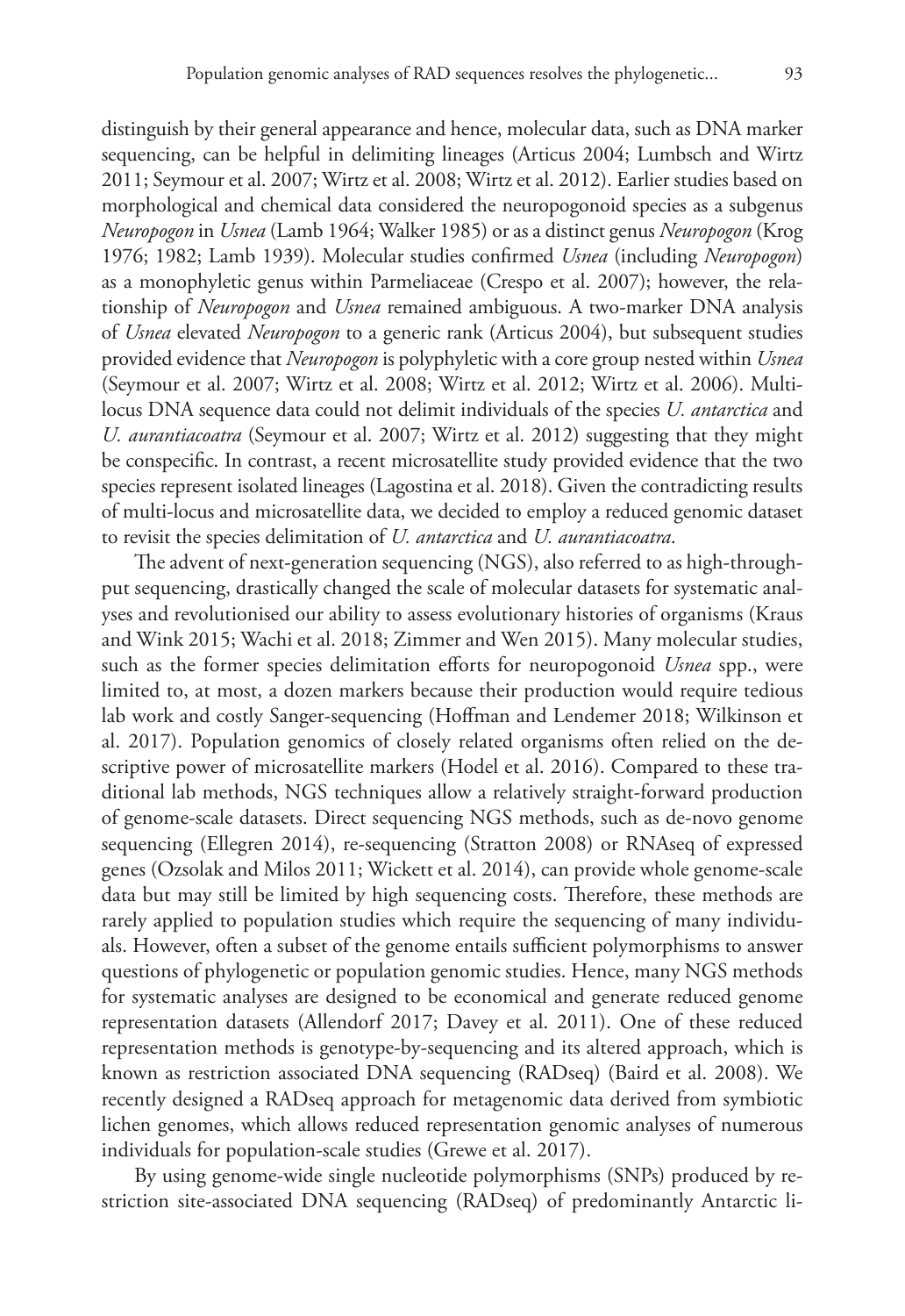chen-forming fungi, our main aim in this study was to clarify the taxonomy of asexual *Usnea antarctica* and sexual *Usnea aurantiacoatra* and test their hypothesised species pair relationship. To further support our findings, we applied population genomic methods to measure the degree of genomic divergence and infer the levels of co-ancestry for each species.

## **Methods**

#### Sample collection and site description

Samples were collected in Antarctica between December 2015 and January 2017. From these collected specimens, we chose to compare 105 representative specimens of the species *U. antarctica* and *U. aurantiacoatra* for this study (see details of specimens in Suppl. material 1). All selected specimens were either collected on King George Island (65) and Elephant Island (19) of the South Shetland Islands or in the Northern part of the Antarctic Peninsula (21) near the research bases Esperanza and Primavera. Fiftyeight of the 105 selected specimens were identified as *U. antarctica* and 47 specimens were identified as *U. aurantiacoatra* based on their phenotypical characters (Walker 1985). As a reference sequence to filter for lichen-fungal loci of *U. antarctica* and *U. aurantiacoatra* during the RADseq processing, we sequenced a specimen of *U. strigosa* that was collected in Arkansas, U.S.A. (Suppl. material 1).

### DNA extraction

Total metagenomic DNA was extracted either by following a cetyltrimethylammonium bromide (CTAB) protocol as modified by Cubero et al. (1999) or by using the ZR Fungal/Bacterial DNA MiniPrep Kit (Zymo Research, Irvine, CA, USA) as recommended by the manufacturer. We used the whole lichen thalli for DNA extraction from *U. antarctica* and *U. aurantiacoatra*, but only the central axis in *U. strigosa* to preferentially extract DNA from the lichen fungus (to avoid the photobiont). DNA concentrations of all samples were quantified with a Qubit fluorometer (Thermo Fisher Scientific, Waltham, MA, USA).

## Reference Sequencing and Assembly

We first deep-sequenced and assembled a reference sequence of an *Usnea strigosa* specimen to aid in mapping lichen-fungal loci during the processing of metagenomic RADseq data. A paired-end Illumina sequencing library of 150 bp read length was constructed from total DNA with the Nextera XT DNA Library Prep Kit (Illumina, San Diego, CA, USA) and sequenced on a NextSeq platform at the University of Il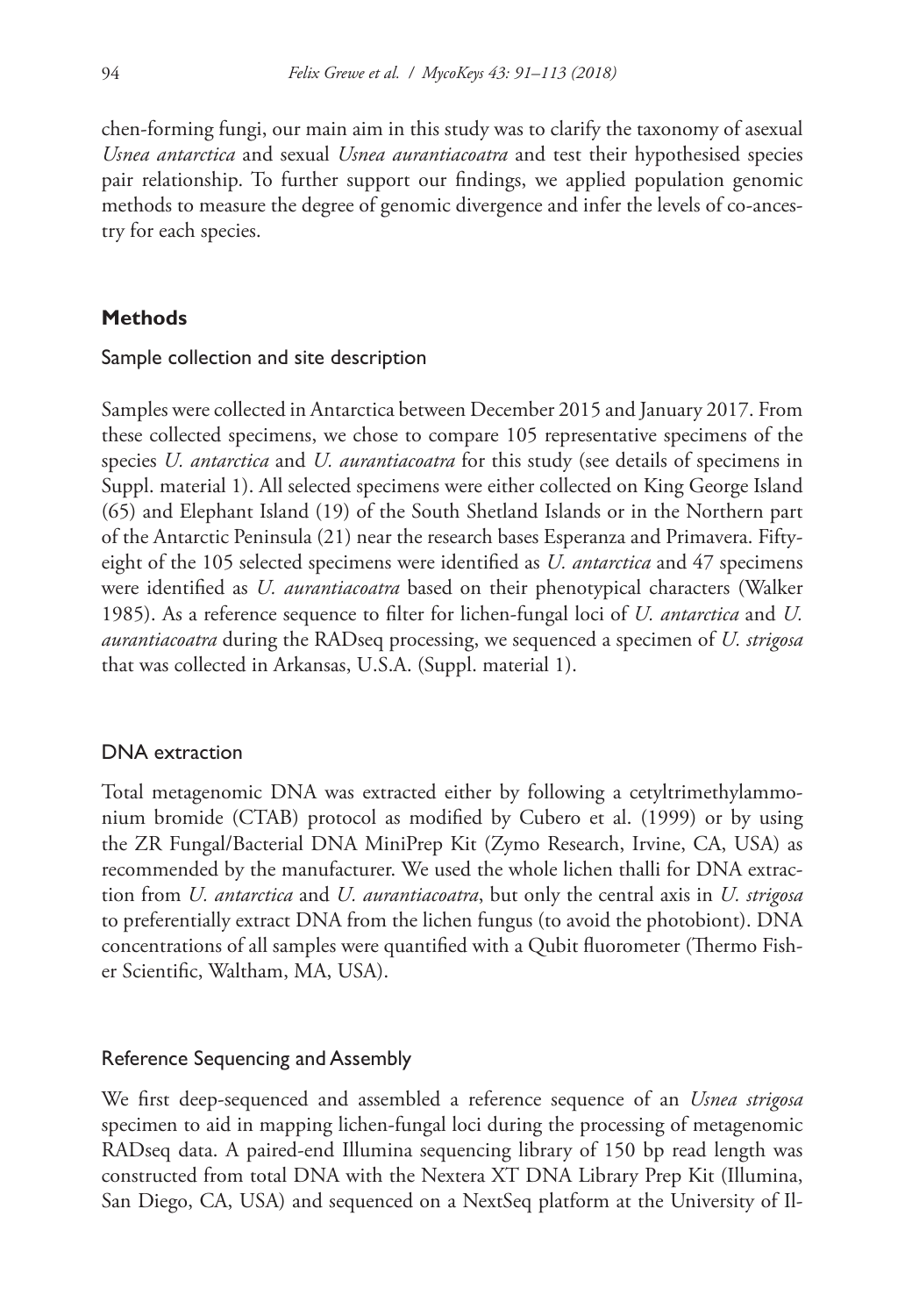linois Chicago's Sequencing Core Facility (Chicago, IL, USA). The resulting reads were quality trimmed using the programme Trimmomatic v0.36 (Bolger et al. 2014). Bases were trimmed when the average quality of 4-base sliding windows was below 15 and bases at the start and end of reads had a quality below 10. Subsequently, all trimmed reads, shorter than 25 bp, were filtered out (LEADING:10 TRAILING:10 SLIDING-WINDOW:4:15 MINLEN:25). The trimmed reads were used for a genome assembly with the programme SPAdes v3.5 (Bankevich et al. 2012) with default parameter settings. The assembled metagenomic scaffolds were loaded into the programme Meta-Watt v3.5.3 (Strous et al. 2012) for a binning based on tetranucleotide frequencies. Scaffolds of fungal origin that clustered together were separated from the remaining scaffolds. All selected scaffolds that were larger than 10 kb were then included into the final reference sequence of *U. strigosa*. We used the Core Eukaryotic Gene Mapping Approach (CEGMA) to estimate the genomic completeness of the assembly (Parra et al. 2009). Finally, we created a Bowtie2 (Langmead and Salzberg 2012) database from the selected scaffolds for the mapping approach to filter for fungal RAD loci.

#### RADseq Library Preparation and Sequencing

RADseq libraries for *Usnea antarctica* and *U. aurantiacoatra* were prepared as described previously (Grewe et al. 2017). In short, for the RADseq library production, DNA isolations were pooled with sequence adapters (Rubin and Moreau 2016), subsequently digested with the restriction enzyme ApeKI (New England Biolabs, Ipswich, MA, USA) and ligated using T4 ligase (New England Biolabs). Up to 48 samples with compatible barcodes were pooled and selected for fragments of sizes between 300 and 500 bp using the BluePippin DNA size selection system (Sage Science, Beverly, MA, USA). The pooled libraries were amplified using the REDTaq ReadyMix (Sigma-Aldrich, St. Louis, MO, USA) prior to sequencing on an Illumina MiSeq using the MiSeq Reagent Kit v3 for 150 cycles (Illumina, San Diego, CA, USA) to produce single-end sequences with a length of 150 bp.

#### Assembly of RADseq datasets

The raw reads of *U. antarctica* and *U. aurantiacoatra* from the MiSeq sequencing were processed and assembled as described earlier for metagenomic datasets of lichens (Grewe et al. 2017). This process used a combination of the ipyRAD [\(https://github.](https://github.com/dereneaton/ipyrad/blob/master/docs/index.rst) [com/dereneaton/ipyrad/blob/master/docs/index.rst\)](https://github.com/dereneaton/ipyrad/blob/master/docs/index.rst) and pyRAD (Eaton and Ree 2013) pipelines with an additional mapping step that filtered for lichen-fungal loci with a reference sequence. Subsequently, we refer to the raw Illumina RAD sequences as 'read' and name the clustered reads per individual sample 'loci'; the final matrices are alignments of homologous loci from multiple samples with nucleotide substitutions referred to as 'SNP'. In pyRAD, we set the datatype to genotype-by-sequencing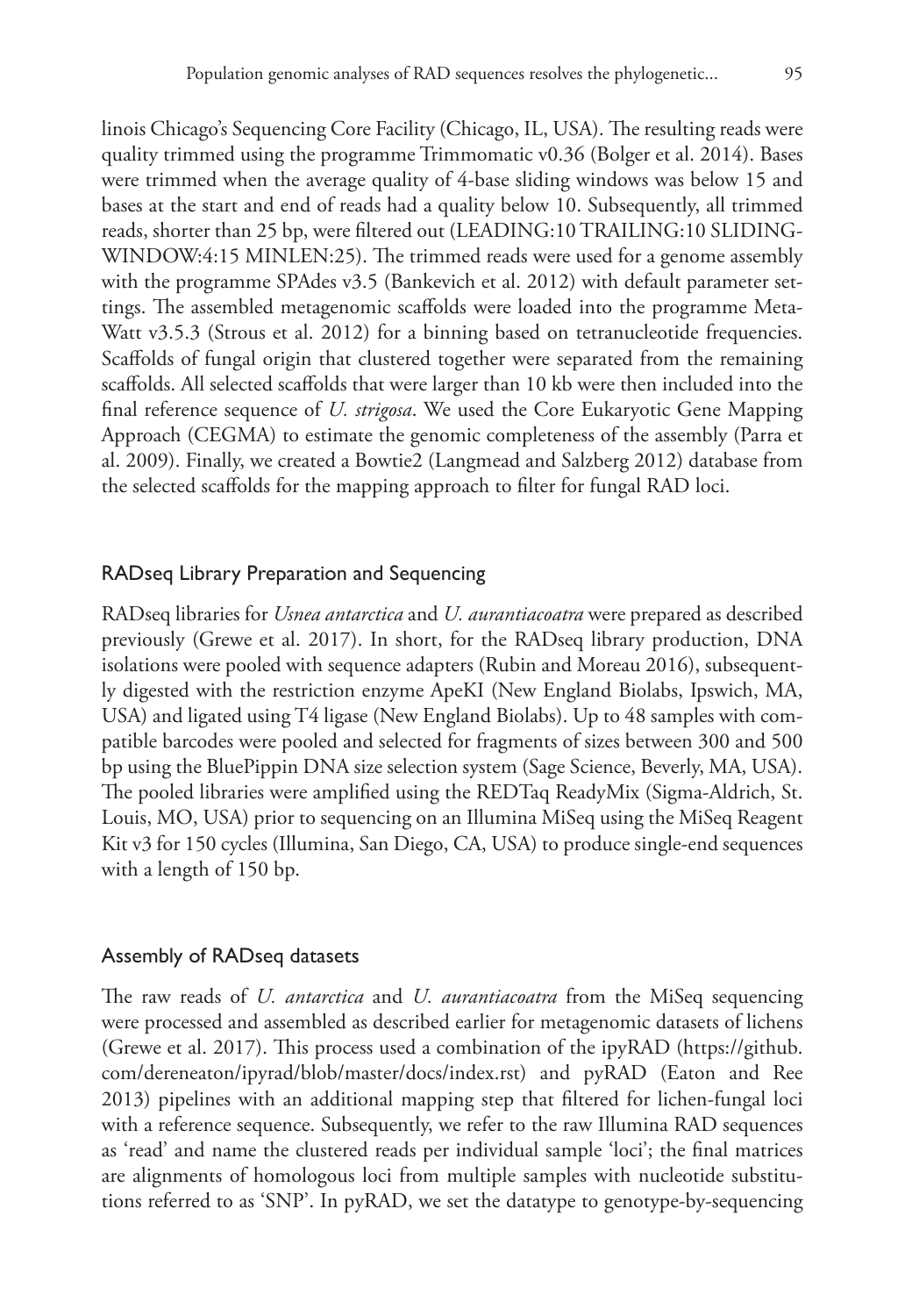(gbs), ploidy to haploid (1), a similarity threshold for the clustering of reads within and between individuals to 90% (.90) and a minimum coverage of four individuals per locus (4). For the reference-based filtering of RAD loci, we used Bowtie2 with adjusted parameters to allow one permitted mismatch (−N 1), a seed length of 20 (−L 20), up to 20 seed extension attempts (−D 20) and a maximum "re-seeding" of 3 (−R 3). Following an initial round with all sequenced samples, we re-ran step 7 of pyRAD and excluded samples with less than 1000 recovered loci. We used the filtered pyRAD output files, such as unlinked\_snps, alleles and vcf, for further analyses.

#### Phylogenetic reconstructions

Phylogenetic trees were calculated from all unlinked SNPs of the filtered RADseq dataset, i.e. a matrix that was limited to one SNP per RAD locus. This matrix was used for a RAxML v7.2.8 (Stamatakis 2006) maximum likelihood analysis using the GTR + G model. For each analysis, 100 bootstrap replicates were calculated using the fast bootstrapping option implemented in RAxML (Stamatakis et al. 2008). The resulting phylogenetic tree was midpoint rooted and drawn to scale with FigTree v1.4.3 [\(http://](http://tree.bio.ed.ac.uk/software/figtree/) [tree.bio.ed.ac.uk/software/figtree/](http://tree.bio.ed.ac.uk/software/figtree/)).

#### Analysis of population structure

To calculate differences in the population structure between *U. antarctica* and *U. aurantiacoatra*, we created a reduced dataset that included all sites with a minor allele frequency (MAF) greater than or equal to 0.05 and greater than 50% coverage using vcftools v0.1.15 (Danecek et al. 2011). This reduced vcf file was converted into a genind object from the R package adegenet v2.0.2 (Jombart and Ahmed 2011; Jombart et al. 2010). The genind object was appended with additional information settings for haploid genomes and the population memberships for samples according to their initial identification based on morphological characters. With all information enclosed, the genind object became subject to population genetics analyses encoded in R.

To determine the degree to which both populations are subdivided, we estimated Gst (Nei 1973) and Hedrick's standardised genetic differentiation measures G'st (Hedrick 2005) and Jost's D (Jost 2008) by using the R package mmod v1.3.3 (Winter 2012). Gst is a good measure when the mutation rate is small relative to migration rate; contrarily, G'st and D fit to data with high mutation rates and two populations (Whitlock 2011). We used these multiple statistics to get a comprehensive measure of genomic differentiation. In a population pairwise comparison, we calculated these indices per site and plotted the values by frequency in separate histograms for Gst, G'st and D.

The genetic structure of samples of *U. antarctica* and *U. aurantiacoatra* was evaluated with the Discriminant Analysis of Principal Components (DAPC) implemented in the R package adegenet v2.02. This non-parametric method first transforms the data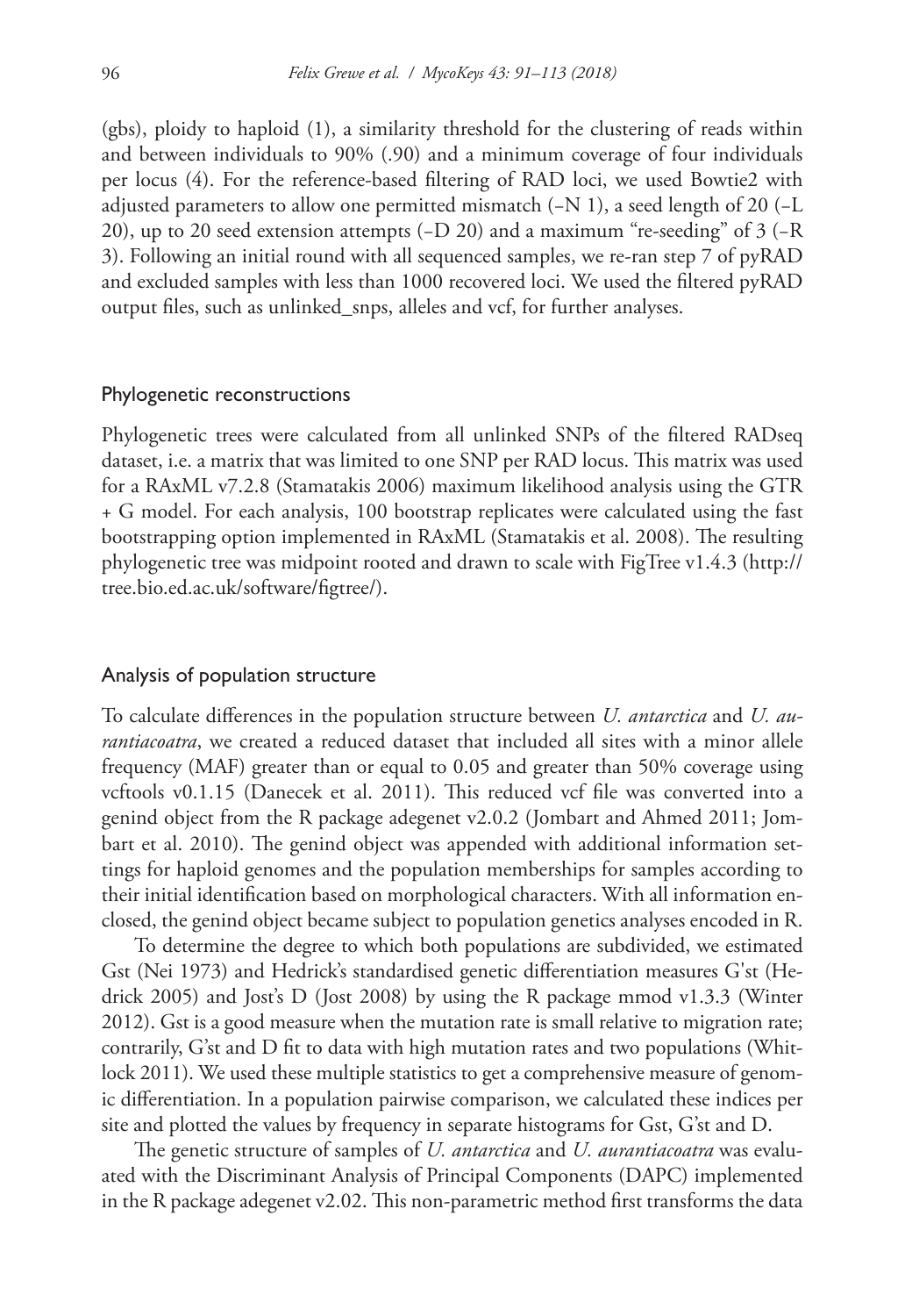using a principle components analysis (PCA) and subsequently distinguishes between two or more groups using a discriminant analysis (DA). The DAPC was conducted by using the first 60 principal components and all (two) DA-eigenvalues. In addition to the display of the genetic variation in genomic space, the DAPC allows a prediction of the group membership probability for each sample which is visualised in a STRUCTURE-like plot.

In addition to the nonparametric approach with DAPC, we used a model-based method to detect population subdivision using the programme fineRADstructure (Malinsky et al. 2018). This software is specifically designed to measure population structure amongst haplotypes inferred from RADseq datasets. We used the script finerad\_input.py included in fineRADstructure-tools ([https://github.com/edgardomortiz/](https://github.com/edgardomortiz/fineRADstructure-tools) [fineRADstructure-tools](https://github.com/edgardomortiz/fineRADstructure-tools)) to convert the pyRAD alleles output into the input format for fineRADstructure. During the conversion, we also reduced the dataset to only unlinked loci (default parameter) with a minimum sample number of 4 (--minsample 4). As recommended by the authors, we then re-ordered the unsorted RAD loci with the script sampleLD.R which is part of the fineRADstructure package. Next, we used the scripts, RADpainter and fineSTRUCTURE, which are both implemented in fine-RADstructure, to measure the population structure. First, we calculated the co-ancestry matrix with RADpainter for haploid datasets (-p 1). We then used fineSTRUCTURE for the Markov chain Monte Carlo (MCMC) clustering algorithm with the following arguments: -x 100,000, -z 100,000 and -y 1,000. We also started fineSTRUCTURE with the arguments -m T and -x 10,000 to run a simple tree-building algorithm on the data of the co-ancestry matrix. Finally, the co-ancestry matrix, MCMC output and the coalescence tree were loaded into the programme 'Finestructure GUI' for visualisation.

#### Reproducibility

The *U. strigosa* reference sequence and all scripts that were used in this study are available online (<https://github.com/felixgrewe/Usnea>). All RAD sequences were deposited in the NCBI Sequence Read Archive (SRA) with accession number PRJNA505526.

#### **Results**

### Reference assembly and RADseq results

We assembled a draft reference genome of *U. strigosa* to filter for fungal RAD loci from *U. antarctica* and *U. aurantiacoatra*. The Illumina NextSeq sequencing of the whole *U. strigosa* lichen resulted in 8,552,530 metagenomic paired-end reads. First, we trimmed these raw data which reduced the paired-end reads to 8,366,962 (97.78% of raw data). The trimmed read pairs were then assembled into 16,932 scaffolds (N50 = 12,750 bp) with a total size of 40.9 Mbp (including 1,187 scaffolds of sizes larger than 10 kb).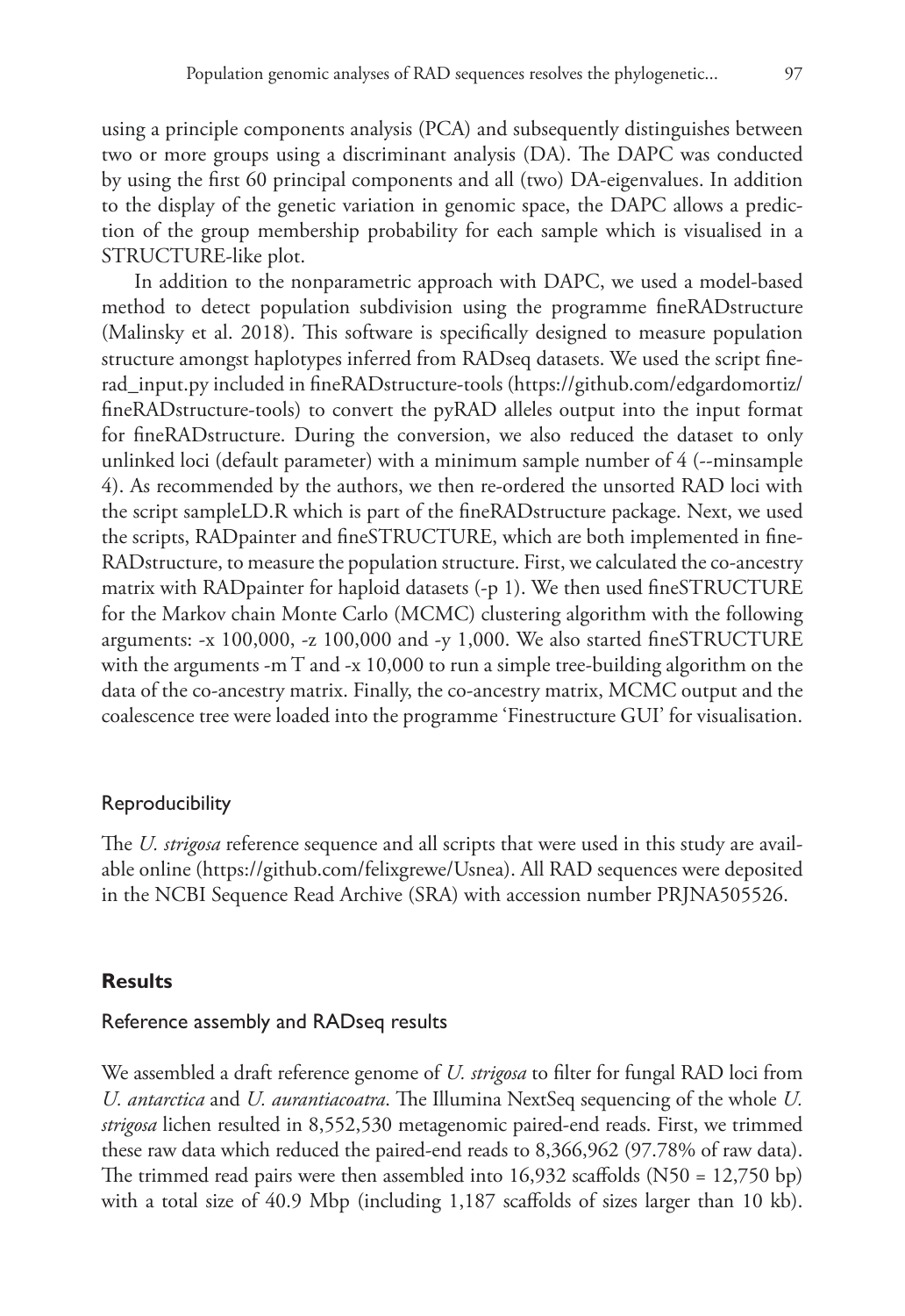Metagenomic binning identified 28.92 Mbp of the assembly as fungal derived from which we selected  $1,100$  scaffolds (N50 = 23,562 bp) with sizes larger than 10 kb; all but two of these scaffolds were continuous assemblies (contigs). The sorted draft genome of *U. strigosa* had a total size of 24.1 Mbp and an estimated completeness of 72.18%.

We included 105 specimens of *U. antarctica* and *U. aurantiacoatra* that were collected in Antarctica in four RADseq libraries (Suppl. material 2). The sequence read number of each sample varied widely from 13,659 for sample EL0059 to 1,942,819 for sample EL0074 with an average sequence read number of  $488,468$  (sd =  $313,604$ ). The number of loci (within sample clusters) that pyRAD generated from these sequences directly correlated with the initial number of sequences  $(R2 = 0.8017,$  Suppl. material 3). An average of 21.8% (sd = 2.9%) of all loci mapped to the lichen fungus reference genome and, of these, an average of 85.4% (sd = 5.5%) were included into the final pyRAD dataset. The numbers of loci before and after the mapping were directly correlated ( $R2 = 0.7598$ , Suppl. material 3); however, the number of mapped loci reached saturation at an average of  $6,496$  (sd =  $801$ ) for samples with more than  $40,000$  initial loci. In addition, the number of mapped loci were strongly correlated to the number of loci included in the final dataset (R2 = 0.9869, Suppl. material 3). Two samples of *U. antarctica* (EL0059, EL0281) and two samples of *U. aurantiacoatra* (EL0415, EL0437) had less than 1,000 loci in the final dataset and were removed from the analysis. All remaining 101 samples in the final dataset had on average of  $4,143$  (sd = 1,316) loci (Suppl. material 2).

#### Phylogenetic analysis of RADseq data

The phylogenetic analysis of the RADseq data showed two distinct and highly supported clades corresponding to the phenotypically circumscribed species *U. antarctica* and *U. aurantiacoatra* (Figure 1). The phylogenetic tree was calculated from a matrix with 7,087 positions and 53.24% gaps. Most internal relationships within each clade remained unresolved; however, the *U. antarctica* clade showed higher internal support values than the *U. aurantiacoatra* clade. Within the *U. antarctica* clade, three sister relationships of *U. antarctica* (EL0001 and EL0409, EL0382 and EL0390, EL0713 and EL0743) had a 100% bootstrap support and short branches, indicating low genomic divergence.

#### Population genomic analyses of RADseq data

We determined the degree to which both species complexes are subdivided by Gst, G'st and D measurements. For these analyses, we included only SNPs with a MAF greater than 0.05 and more than 50% coverage. This reduced the RAD dataset to a total of 4,132 SNPs. We plotted the frequency of Gst, G'st and D measures for each SNP (Figure 2). A strong tendency towards 1 for most SNPs in all three measures strongly indicated that genomes of both species were completely isolated. This was also supported by the average measures of Gst, G'st and D of 0.70, 0.93 and 0.60, respectively.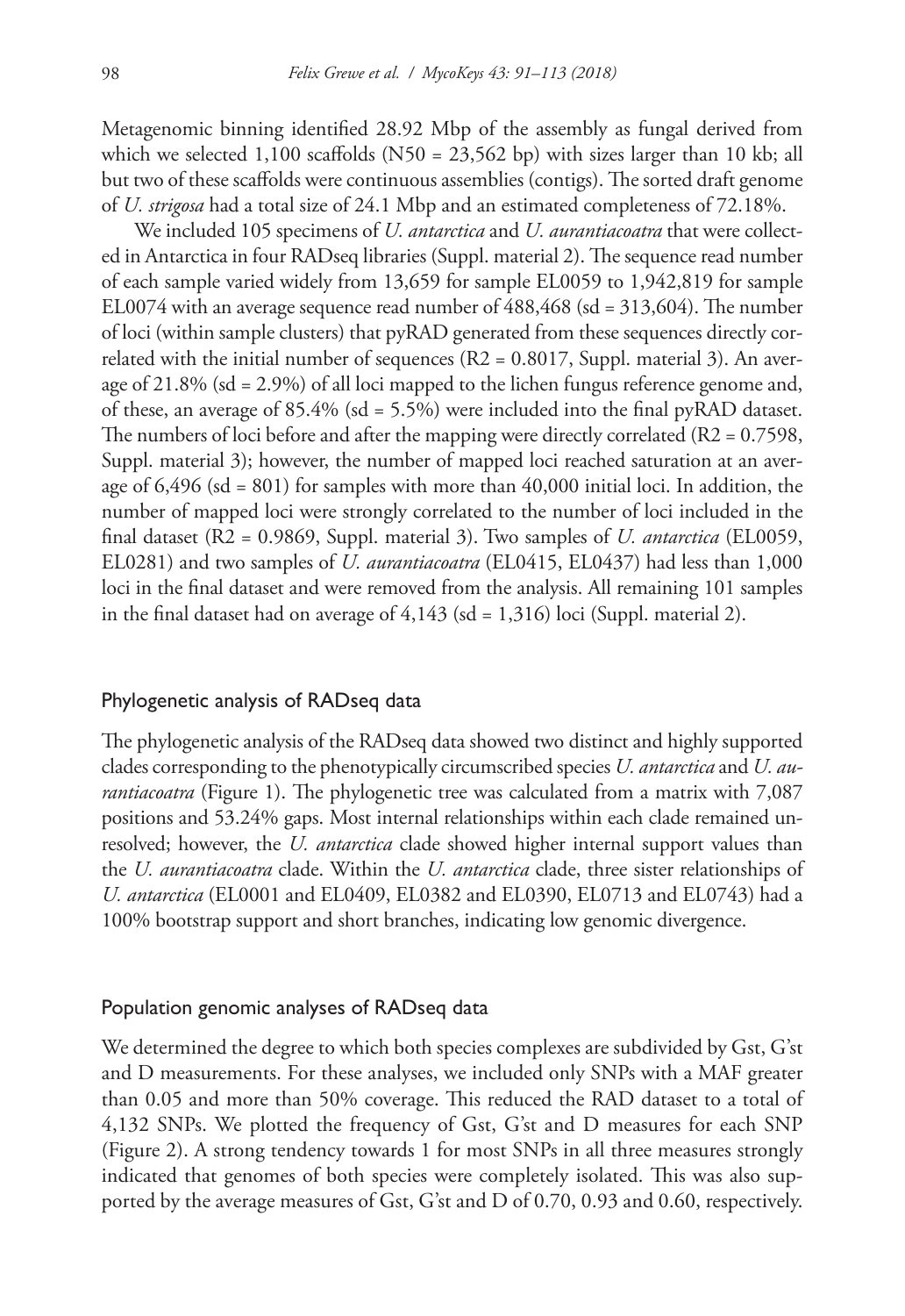

**Figure 1.** Phylogenetic tree inferred from the *U. antarctica* and *U. aurantiacoatra* RADseq data. The clades of each species are highlighted by brackets. Bootstrap values are indicated at the branches. The unit of branch length is substitutions per site. Note that branches leading to both major clades were abbreviated by 0.4 substitutions per site.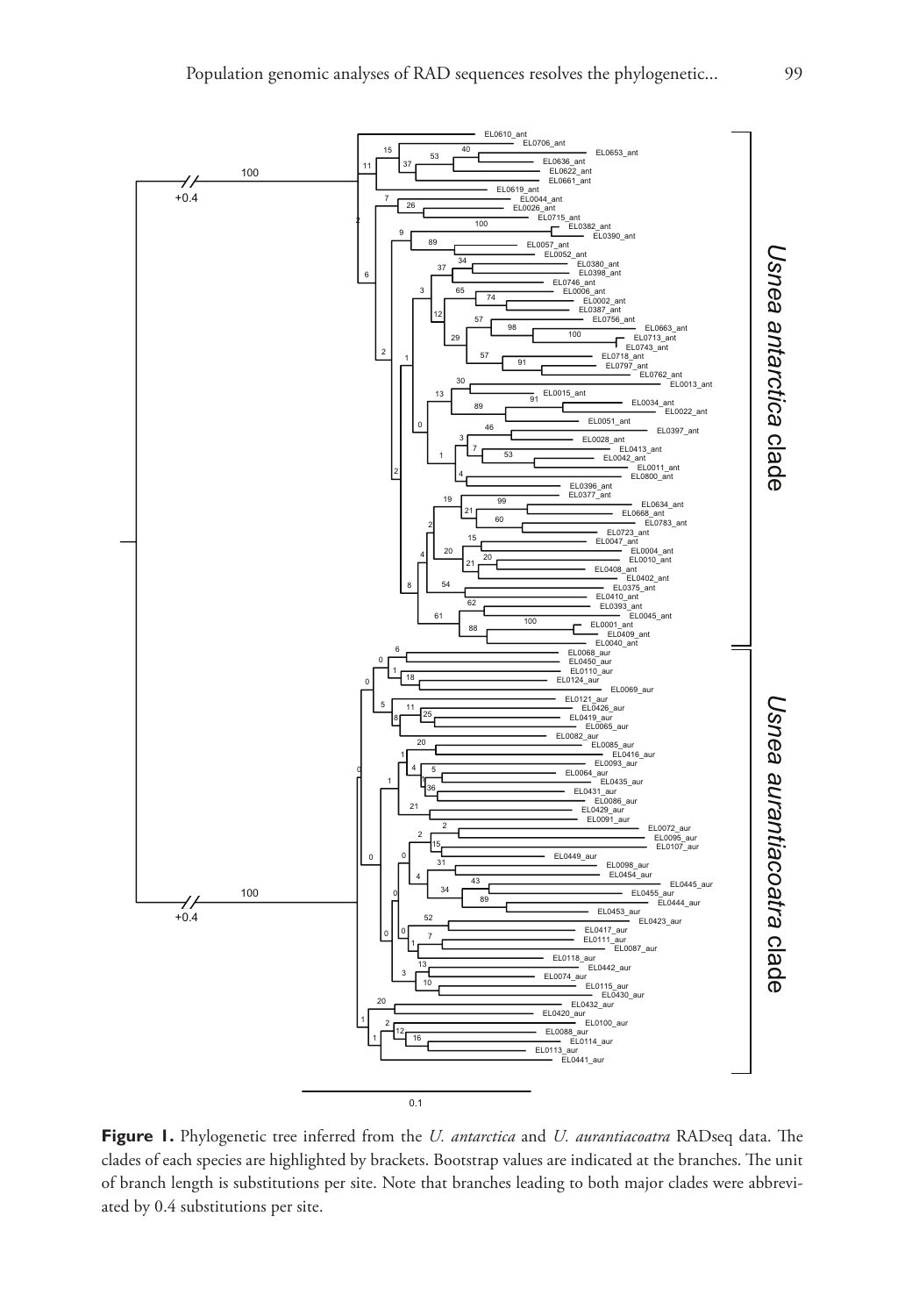

**Figure 2.** Pairwise Gst, G'st and D distribution. Pairwise values of Nei's Gst (green), Hedrick's G'st (blue) and Jost's D (yellow) are plotted by their frequency.

The same reduced dataset of 4,132 SNPs was used to differentiate the genomes by their variation in a non-parametric approach with a DAPC (Figure 3A). The DAPC combines a PCA with a DA for a separation of genomes based on their variance between groups rather than the total variance of the sample. The resulting clusters of both species were clearly separated in genomic space and showed no evidence for admixture. In addition, the group membership probabilities indicated absolute discrimination of the two species by the DAPC assigning each individual with 100% probability to their respective species (Figure 3B).

The separation of *U. antarctica* and *U. aurantiacoatra* was further supported by the results of a Bayesian model-based approach with the programme fineRADstructure. By converting the pyRAD allele output for fineRADstructure, we reduced the dataset to 3,803 unlinked SNPs with a minimum coverage of 4 samples. The resulting clustered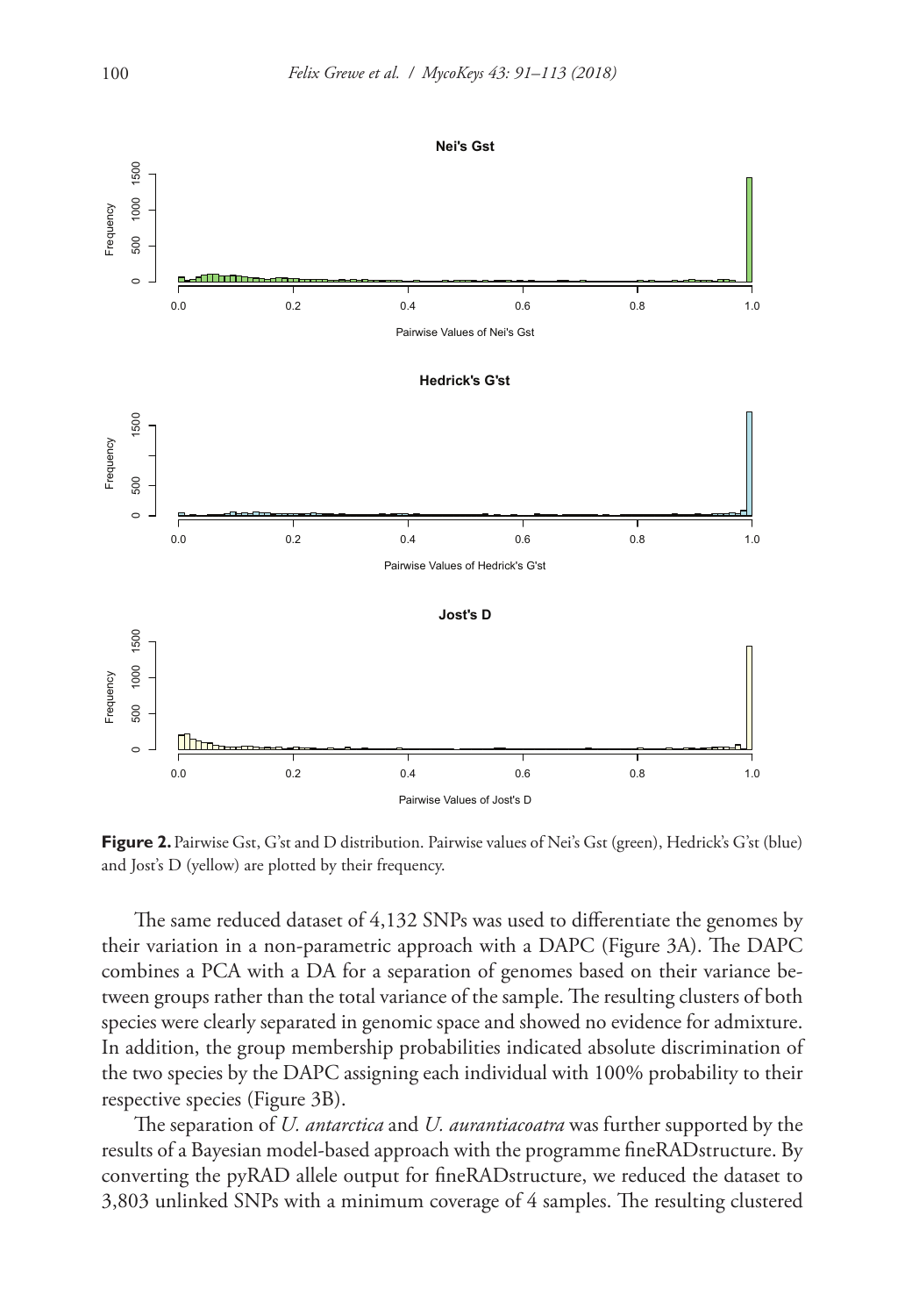

**Figure 3.** Genomic variation by non-parametric DAPC. **A** DAPC plot of the densities of *U. antarctica* (blue) and *U. aurantiacoatra* (green) on the first retained discriminant function **B** Bar plot of group membership probabilities.

co-ancestry matrix showed that both species shared more co-ancestry within each other than between species (Figure 4). By comparing both species clusters, *U. aurantiacoatra* showed a higher estimated co-ancestry than *U. antarctica* (Figure 4A). To avoid a sampling bias, we reduced the dataset for the fineRADstructure analysis to include only samples collected on King George Island and Elephant Island. This reduced the dataset to 80 samples and 3,652 unlinked SNPs with a minimum coverage of 4 samples. The resulting plot of the reduced dataset also showed higher shared co-ancestry within each species compared to that between species, but estimated higher co-ancestry of *U. antarctica* than *U. aurantiacoatra* (Figure 4B), opposite to the entire dataset. In addition, both matrices visualised different degrees of intraspecific co-ancestry and suggested substructure for a group of three specimens of *U. antarctica* from Potter Peninsula, King George Island (EL0022, EL0034 and EL0051) and for six specimens of *U. aurantiacoatra* from Fildes Peninsula, King George Island (EL0444, EL0435, EL0445, EL450, EL0455 and EL0453). Moreover, two *U. antarctica* specimen pairs collected on King George Island (EL0001 and EL0409, EL0382 and EL390) and one pair col-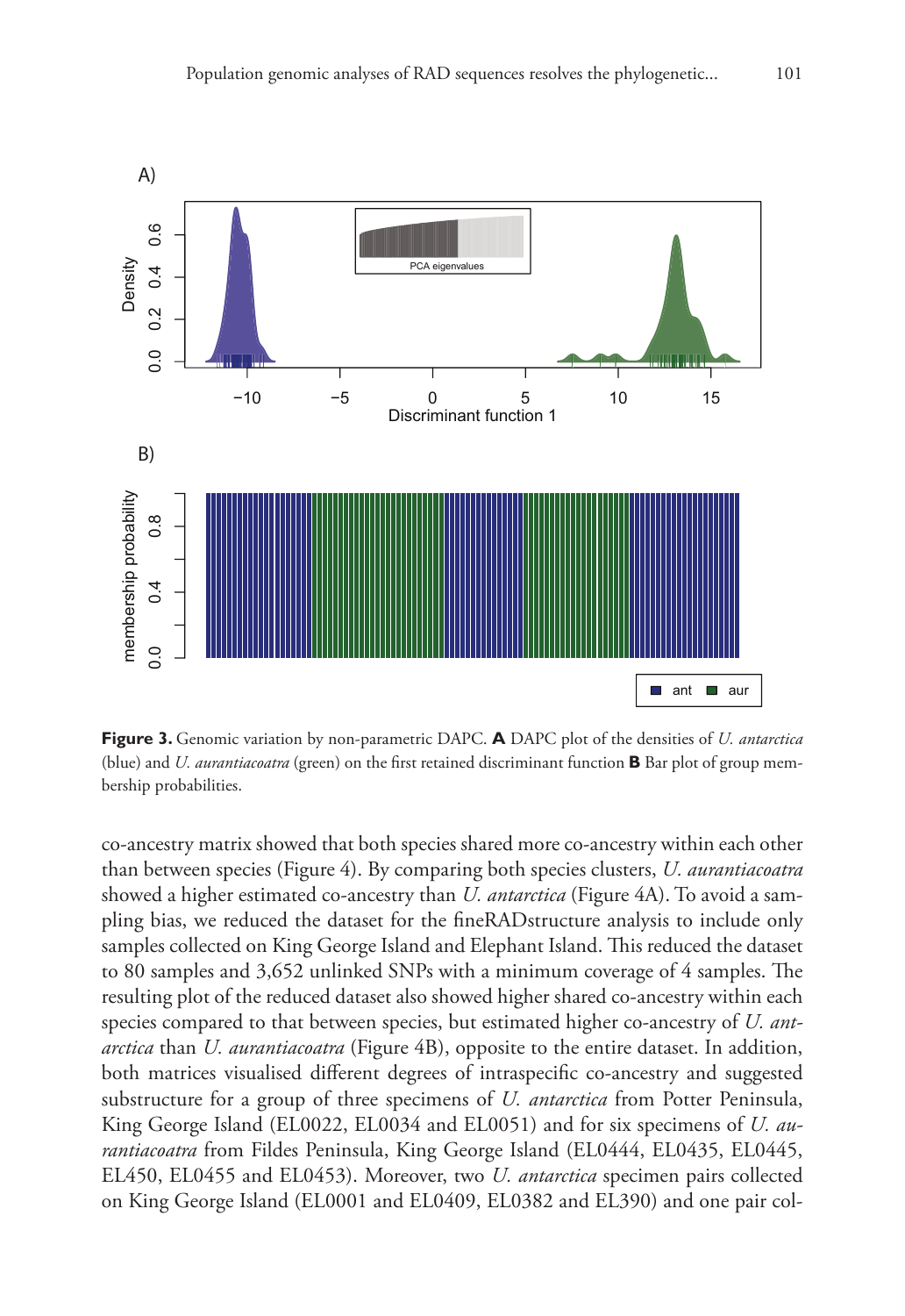

**Figure 4.** Clustered fineRADstructure co-ancestry matrix. **A** Full dataset including *U. antarctica* collected on the Antarctic Peninsula in addition to *U. antarctica* and *U. aurantiacoatra* collected on King George Island and Elephant Island **B** Reduced dataset with all *U. antarctica* and *U. aurantiacoatra* collected on King George Island and Elephant Island. Two major clades are corresponding to the two species *U. antarctica* (top-left) and *U. aurantiacoatra* (bottom-right). The top and left trees were calculated from the co-ancestry matrix to sort the individuals by their population structure. The matrix is diagonally split into the top-right half showing raw data and the bottom-left half displaying aggregated data.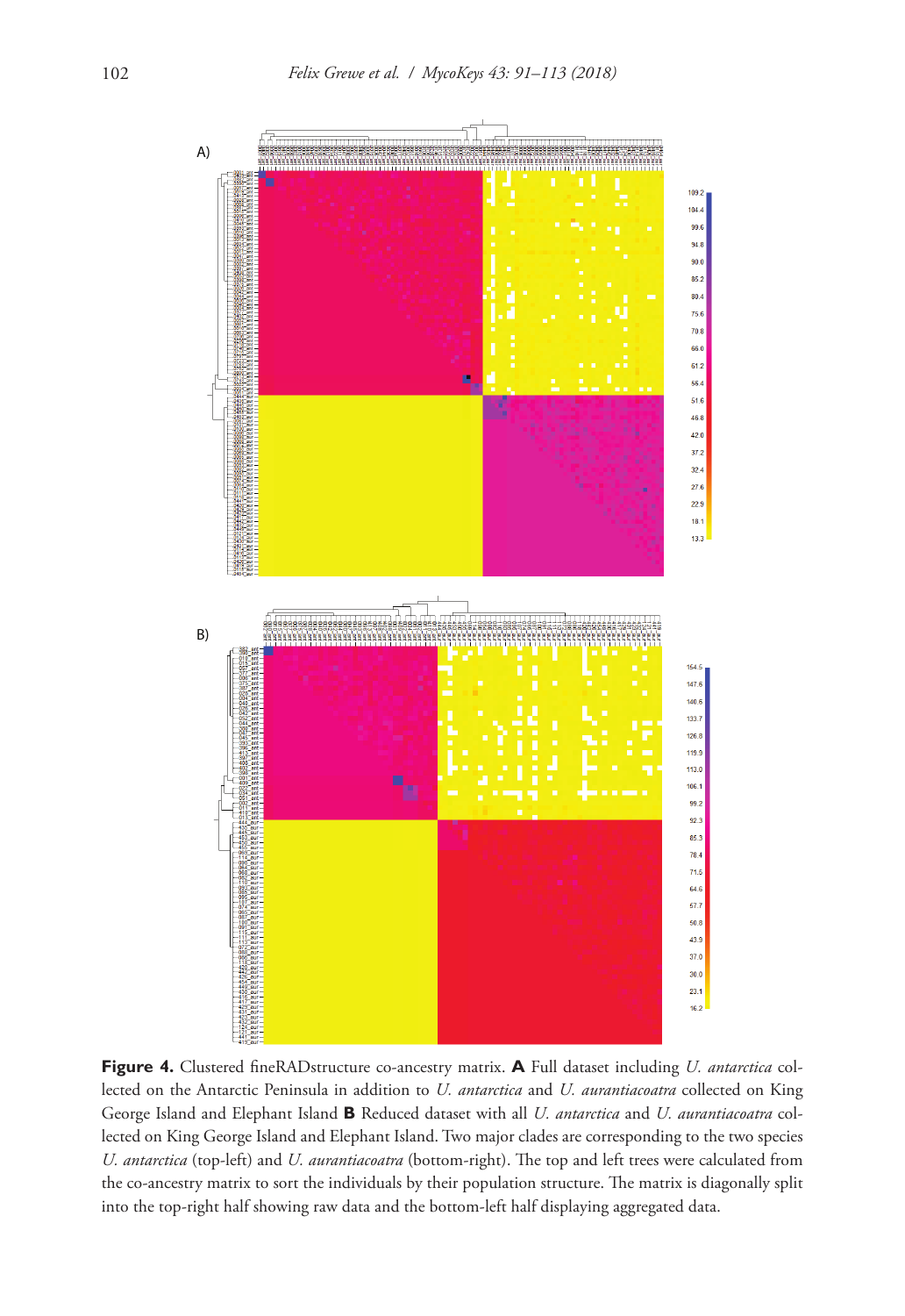lected on the Antarctic Peninsula (EL0713 and EL0743) showed the highest degrees of co-ancestry demonstrating very close relatedness, such as sister or clonal relationships. These results agreed with the phylogenetic inference (see above) in which the same *U. antarctica* specimens were close sister taxa.

### **Discussion**

In this study, we used RAD sequencing for evaluating the delimitation of two predominantly Antarctic *Usnea* species. Phylogenetic evidence and population genomic analyses of the RADseq data strongly supported that the two species represent independent lineages. Although both species showed no overlapping genomic structure in a DAPC, we could compare levels of co-ancestry and detect genomic substructure within each species in a fineRADstructure plot.

In previous studies using multi-locus approaches, including the ITS barcoding marker (Schoch et al. 2012), the relationship of *U. antarctica* and *U. aurantiacoatra* remained unresolved and, since specimens of both species did not separate as different clades, conspecificity of the species was not ruled out (Seymour et al. 2007; Wirtz et al. 2012). Our study using RADseq supports the results obtained using microsatellite data that suggested the two species are distinct lineages (Lagostina et al. 2018). In *U. antarctica* and *U. aurantiacoatra*, the taxonomic interpretation of species pairs as separate species (Poelt 1972) is supported.

We developed a RADseq method for lineages involved in intimate symbiotic associations (Grewe et al. 2017), which we here successfully implemented for the use of delimiting two species. Different to the previously described RADseq method that used a reference genome from a lichen-fungal culture, we successfully generated a reference genome from a metagenomic *de-novo* assembly of *U. strigosa*. The filtering of the metagenomic assembly for fungal derived content reduced the size and completeness of the fungal reference (28.92 Mbp, CEGMA: 72.18%) compared to the reference genome assembly from a lichen-fungal culture which was used in earlier studies (31.6 Mbp, CEGMA: 96.77%) (Grewe et al. 2017; Leavitt et al. 2016b). However, the saturation of successfully mapped loci to the reference (Suppl. material 3) suggested that the maximum number of possible mapped loci was reached for samples with many initial loci. Therefore, although using a smaller reference and less fungal derived loci than in our initial study (Grewe et al. 2017), this RADseq approach still was successful in mapping a large number of fungal loci sufficient for phylogenetic and population genomic methods. This widens the potential application of RADseq for intimate symbiotic organisms and includes studies where cultures of one symbiotic partner are not readily available.

RADseq data are extremely powerful, since the method generates a matrix of thousands of homologous loci derived from randomly distributed regions across the genome. Many studies have successfully used large RADseq datasets for phylogenetic analysis which were difficult to resolve due to insufficient signals in available markers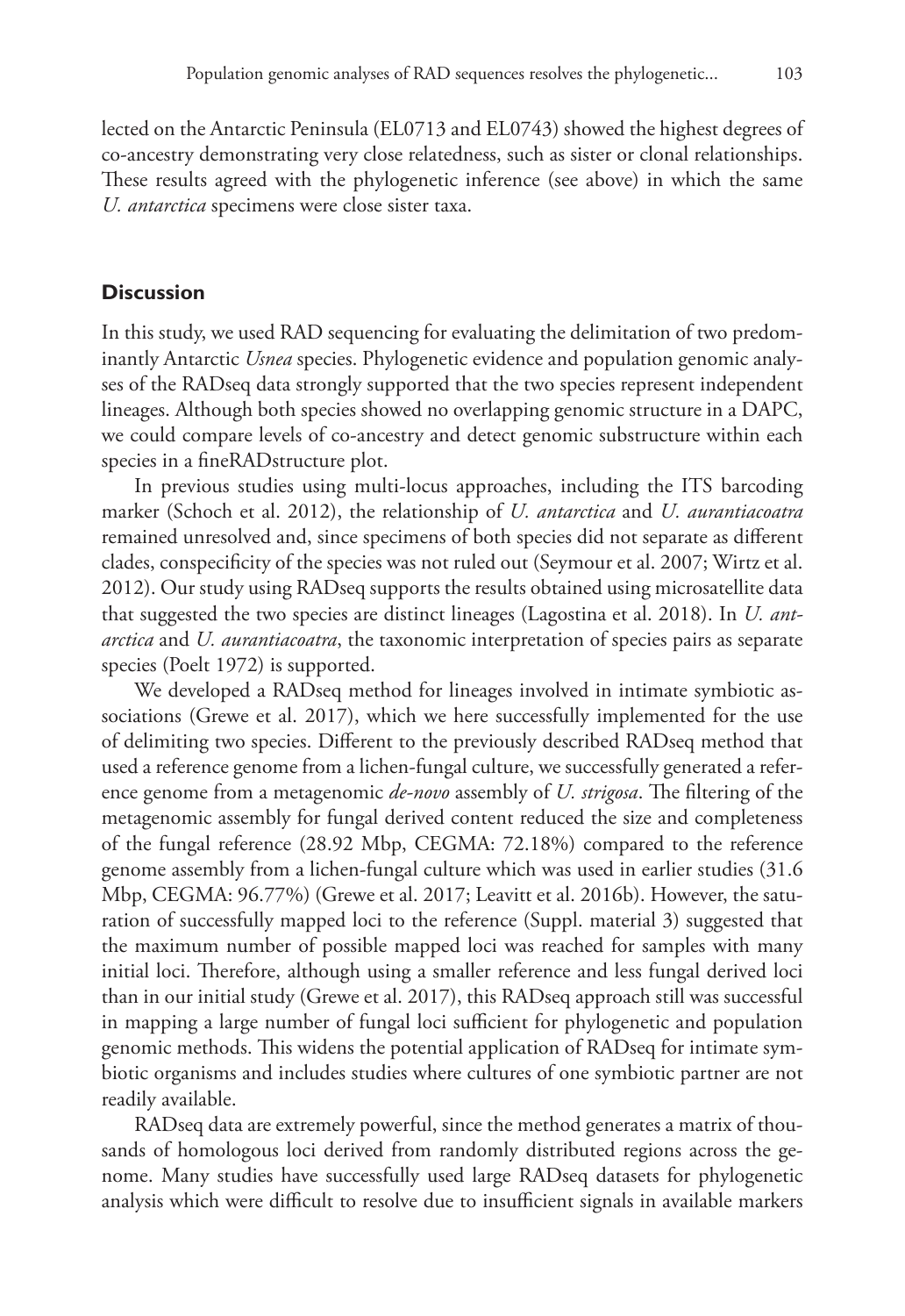(Eaton and Ree 2013; Escudero et al. 2014; Hipp et al. 2014; Vargas et al. 2017; Wagner et al. 2018). Our phylogenetic and population genomic results from the RADseq dataset clearly delimited *U. antarctica* and *U. aurantiacoatra* into two lineages (Figures 1–4) supporting the acceptance of two species. This confirms that closely related species are difficult to separate using sequence-based multi-locus approaches and great care should be taken when interpreting results from molecular studies when it comes to testing for conspecificity. On the other hand, the microsatellite-based multi-locus approach by Lagostina et al. (2018) rendered almost identical results, including nearly 100 % correct assignment of samples to their species.

The fineRADstructure matrix estimated lower co-ancestry (and hence higher genotypic variation) for the sexually-reproducing *U. aurantiacoatra*, compared to the asexually-reproducing *U. antarctica* when comparing samples that were collected in the same geographic range (Figure 4B). This result agrees with earlier observations that asexual populations have lower genotypic variation than sexual populations in modelling approaches (Balloux et al. 2003) and empirical measures (Delmotte et al. 2002). Moreover, Lagostina et al. (2018) inferred lower genetic variability for *U. antarctica*  than *U. aurantiacoatra* using 23 microsatellite loci. These authors also used samples collected in mixed stands of both species from King George and Elephant Island. When we increased our sampling of *U. antarctica* to include a much wider geographical range (Antarctic Peninsula in addition to King George and Elephant Island) compared to the sampling of *U. aurantiacoatra* (King George and Elephant Island only), the matrix indicated increased levels of co-ancestry and a lower genotypic variation (Figure 4A). Although this comparative analysis is lacking collections of *U. aurantiacoatra* from the Antarctic Peninsula for a direct comparison, it should be noted that *U. antarctica* covers a wider geographical range than *U. aurantiacoatra* (Walker 1985) and this wider species distribution might increase genetic variability. The difference in distribution may result from the main form of reproductive units of both *Usnea*. The exclusively sexual *U. aurantiacoatra* reproduces via the dispersal of fungal spores which are required to meet with an appropriate photobiont after germination. The asexual *U. antarctica* on the other hand is in majority vegetatively reproducing via soredia, which already include the photobiont. Therefore, even if both reproductive units are dispersed over similar distances, the success rate of colonisation may be higher for soredia and explain the overall wider distribution and therefore genetic variability of *U. antarctica*. Finally, it was predicted that a small number of sexual individuals per generation — and *U. antarctica* rarely can be found with apothecia — is sufficient to make an apparently asexual population highly variable (Bengtsson 2003).

Despite the lower co-ancestry of *U. antarctica* compared to *U. aurantiacoatra*, we detected three pairs of very close relatives with high co-ancestry of *U. antarctica* (Figure 4). The three pairs were collected on Elephant Island, King George Island and on the Antarctic Peninsula, respectively and may indicate almost immediately related clones. On Elephant Island and the Antarctic Peninsula, the pairs were collected in the same locations with a greater chance to pick up clones. However, the clonal pair from King George Island must have dispersed between Fildes and Potter Peninsula over ice or water bounda-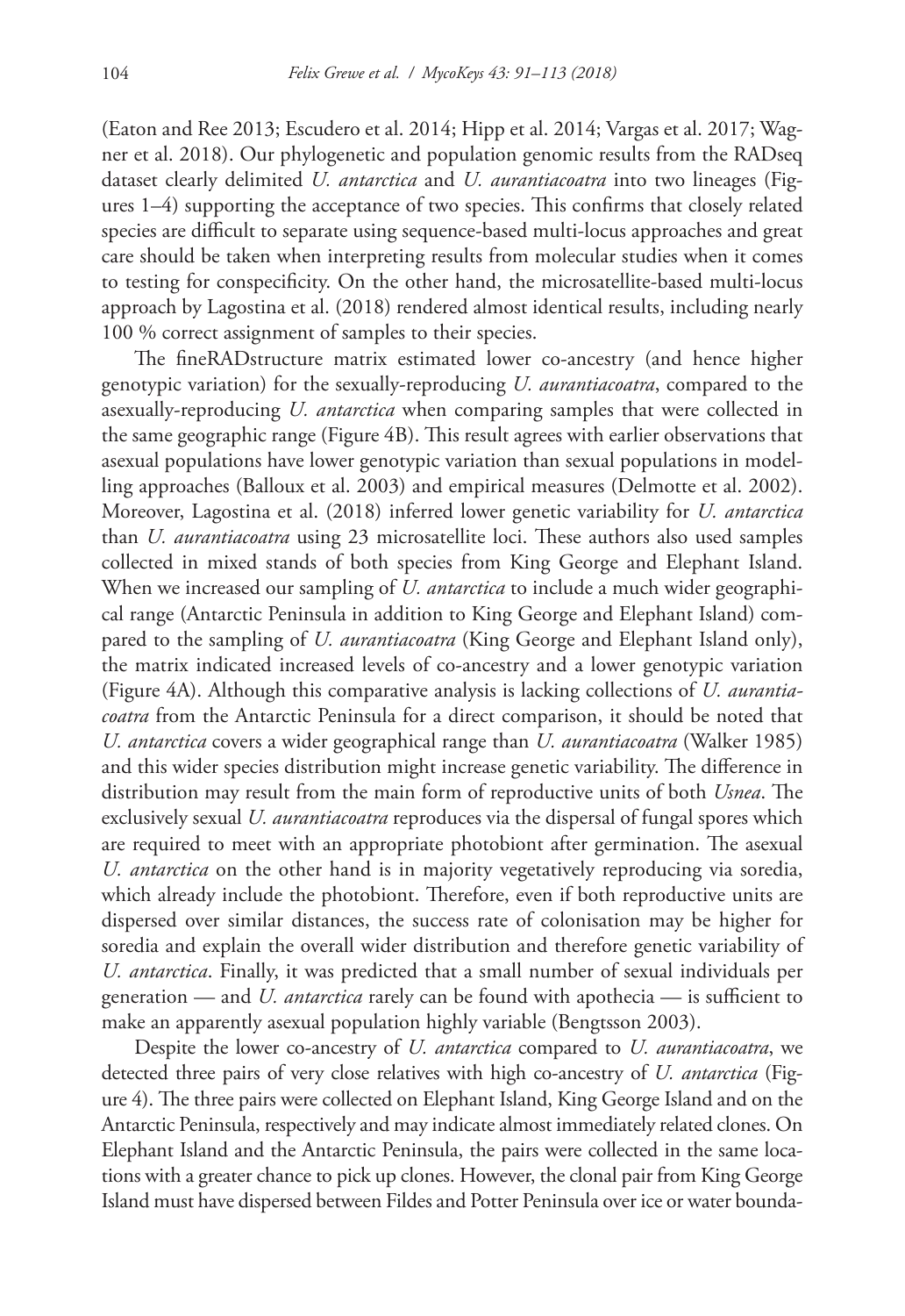ries prior to our collection. Contrarily, none of the individuals of *U. aurantiacoatra* expressed similarly close relationships. However, we could detect substructure for a group of six individuals of *U. aurantiacoatra* collected at the same location and three specimens of *U. antarctica* collected at different locations on King George Island, which indicates the potential of this analysis to identify (sub)population structure. Using this detailed method to measure co-ancestry on a deeper sampling of individuals of *Usnea* may, in future, provide a comprehensive picture of population structure and diversification.

### **Conclusion**

We successfully used RADseq for phylogenetic and population genomic studies on two species of the lichen-fungal genus *Usnea*. Phylogenetic inference using RAD data clearly delimited the species *U. antarctica* and *U. aurantiacoatra* into two lineages, which were irresolvable using multi-locus DNA sequence markers. Furthermore, the RADseq approach offered sufficient genotyping data for conclusive population genomic analyses. We used RADseq to measure lower co-ancestry in the asexual *U. antarctica* than in the sexual *U. aurantiacoatra*, potentially derived from a wider geographical distribution of *U. antarctica* in our sample. These results show that RADseq has much potential for future phylogenetic and population genomic studies on lichens, particularly for groups of organisms which remained unresolved by multi-locus markers.

### **Acknowledgements**

The authors thank the Robert A. Pritzker Center for Meteoritics and Polar Studies and Tawani Foundation for financial support. We want to acknowledge the Lauer family for the generous gift of a MiSeq sequencer to the Pritzker Lab for Molecular Systematics at the Field Museum. Fieldwork by Elisa Lagostina was funded by the German Science Foundation through grant Pr 567/18-1. Mikhael Andreev, Aline Lorenz and Mayara Scur are gratefully acknowledged for contributing samples from Elephant and King George Island and the Antarctic Peninsula. We also thank Marta Ribeiro and Kevin Feldheim (Chicago) for their invaluable help in the laboratory and Sarah Cowles (Miami), Steve D. Leavitt (Provo) and Pradeep K. Divakar (Madrid) for comments on the manuscript.

### **References**

- Allendorf FW (2017) Genetics and the conservation of natural populations: allozymes to genomes. Molecular Ecology 26: 420–430. <https://doi.org/10.1111/mec.13948>
- Articus K (2004) *Neuropogon* and the phylogeny of *Usnea* s.l. (Parmeliaceae, lichenized Ascomycetes). Taxon 53: 925–934. <https://doi.org/10.2307/4135560>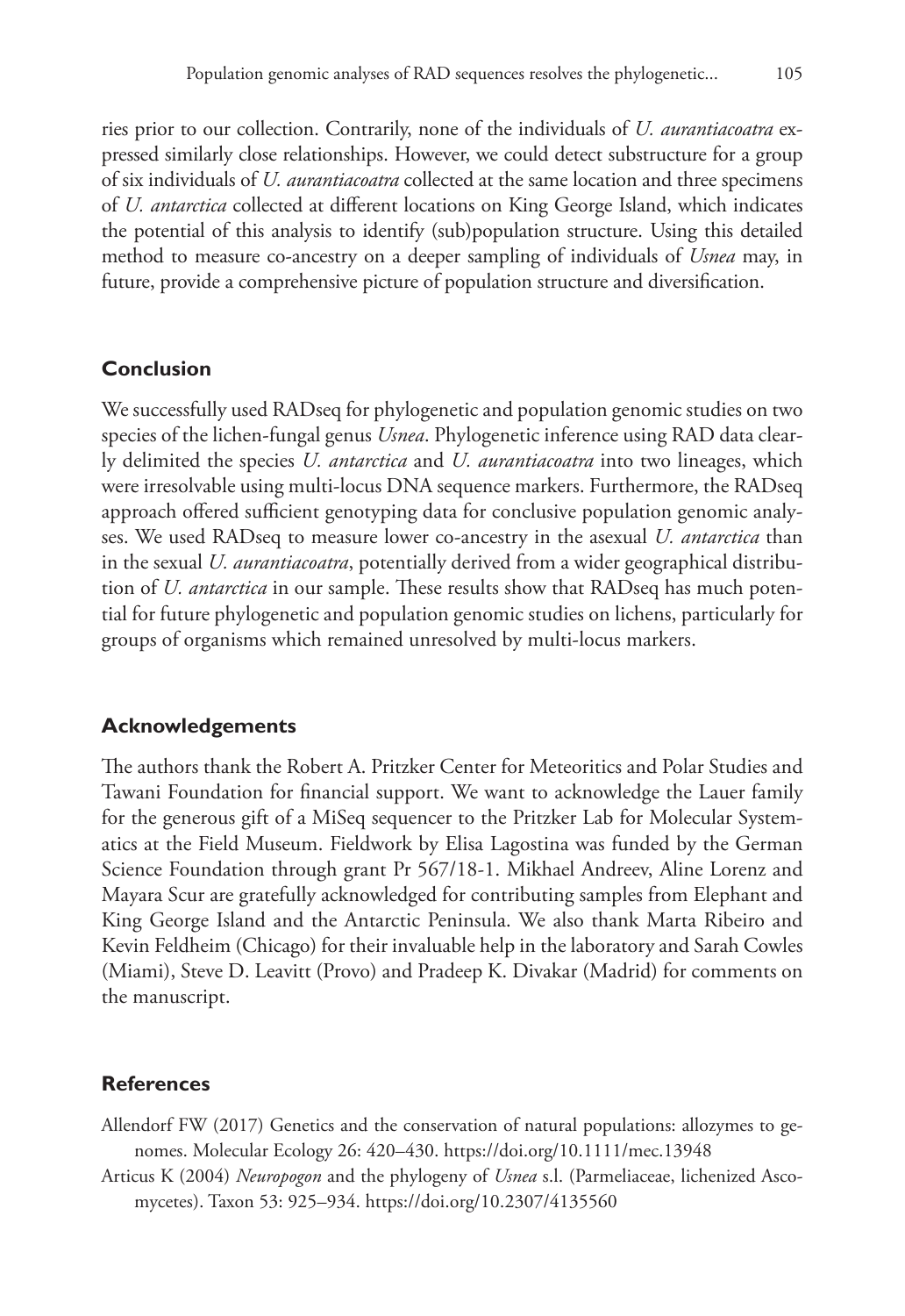- Articus K, Mattsson JE, Tibell L, Grube M, Wedin M (2002) Ribosomal DNA and beta-tubulin data do not support the separation of the lichens *Usnea florida* and *U. subfloridana* as distinct species. Mycological Research 106: 412–418.<https://doi.org/10.1017/S0953756202005786>
- Baird NA, Etter PD, Atwood TS, Currey MC, Shiver AL, Lewis ZA, Selker EU, Cresko WA, Johnson EA (2008) Rapid SNP discovery and genetic mapping using sequenced RAD markers. Plos One 3(10): e3376.<https://doi.org/10.1371/journal.pone.0003376>
- Balloux F, Lehmann L, de Meeûs T (2003) The Population Genetics of Clonal and Partially Clonal Diploids. Genetics 164: 1635–1644.
- Bankevich A, Nurk S, Antipov D, Gurevich AA, Dvorkin M, Kulikov AS, Lesin VM, Nikolenko SI, Son P, Prjibelski AD, Pyshkin AV, Sirotkin AV, Vyahhi N, Tesler G, Alekseyev MA, Pevzner PA (2012) SPAdes: A new genome assembly algorithm and its applications to single-cell sequencing. Journal of Computational Biology 19: 455–477. [https://doi.](https://doi.org/10.1089/cmb.2012.0021) [org/10.1089/cmb.2012.0021](https://doi.org/10.1089/cmb.2012.0021)
- Barraclough TG, Nee S (2001) Phylogenetics and speciation. Trends in Ecology & Evolution 16: 391–399. [https://doi.org/10.1016/S0169-5347\(01\)02161-9](https://doi.org/10.1016/S0169-5347(01)02161-9)
- Bengtsson BO (2003) Genetic variation in organisms with sexual and asexual reproduction. Journal of Evolutionary Biology 16: 189–199.<https://doi.org/10.1046/j.1420-9101.2003.00523.x>
- Bickford D, Lohman DJ, Sodhi NS, Ng PKL, Meier R, Winker K, Ingram KK, Das I (2007) Cryptic species as a window on diversity and conservation. Trends in Ecology & Evolution 22: 148–155.<https://doi.org/10.1016/j.tree.2006.11.004>
- Bolger AM, Lohse M, Usadel B (2014) Trimmomatic: a flexible trimmer for Illumina sequence data. Bioinformatics 30: 2114–2120.<https://doi.org/10.1093/bioinformatics/btu170>
- Buschbom J, Mueller GM (2006) Testing "species pair" hypotheses: Evolutionary processes in the lichen-forming species complex *Porpidia flavocoerulescens* and *Porpidia melinodes*. Molecular Biology and Evolution 23: 574–586.<https://doi.org/10.1093/molbev/msj063>
- Crespo A, Lumbsch HT (2010) Cryptic species in lichen-forming fungi. IMA Fungus 1: 167– 170.<https://doi.org/10.5598/imafungus.2010.01.02.09>
- Crespo A, Lumbsch HT, Mattsson JE, Blanco O, Divakar PK, Articus K, Wiklund E, Bawingan PA, Wedin M (2007) Testing morphology-based hypotheses of phylogenetic relationships in Parmeliaceae (Ascomycota) using three ribosomal markers and the nuclear RPB1 gene. Molecular Phylogenetics and Evolution 44: 812–824.<https://doi.org/10.1016/j.ympev.2006.11.029>
- Crespo A, Pérez-Ortega S (2009) Cryptic species and species pairs in lichens: A discussion on the relationship between molecular phylogenies and morphological characters. Anales Del Jardin Botanico De Madrid 66: 71–81.<https://doi.org/10.3989/ajbm.2225>
- Cubero OF, Crespo A, Fatehi J, Bridge PD (1999) DNA extraction and PCR amplification method suitable for fresh, herbarium-stored, lichenized, and other fungi. Plant Systematics and Evolution 216: 243–249. <https://doi.org/10.1007/BF01084401>
- Culberson WL, Culberson CF (1973) Parallel evolution in the lichen-forming fungi. Science 180: 196–198.<https://doi.org/10.1126/science.180.4082.196>
- Danecek P, Auton A, Abecasis G, Albers CA, Banks E, DePristo MA, Handsaker RE, Lunter G, Marth GT, Sherry ST, McVean G, Durbin R, 1000 Genomes Project Analysis Group (2011) The variant call format and VCFtools. Bioinformatics 27: 2156–2158. [https://doi.](https://doi.org/10.1093/bioinformatics/btr330) [org/10.1093/bioinformatics/btr330](https://doi.org/10.1093/bioinformatics/btr330)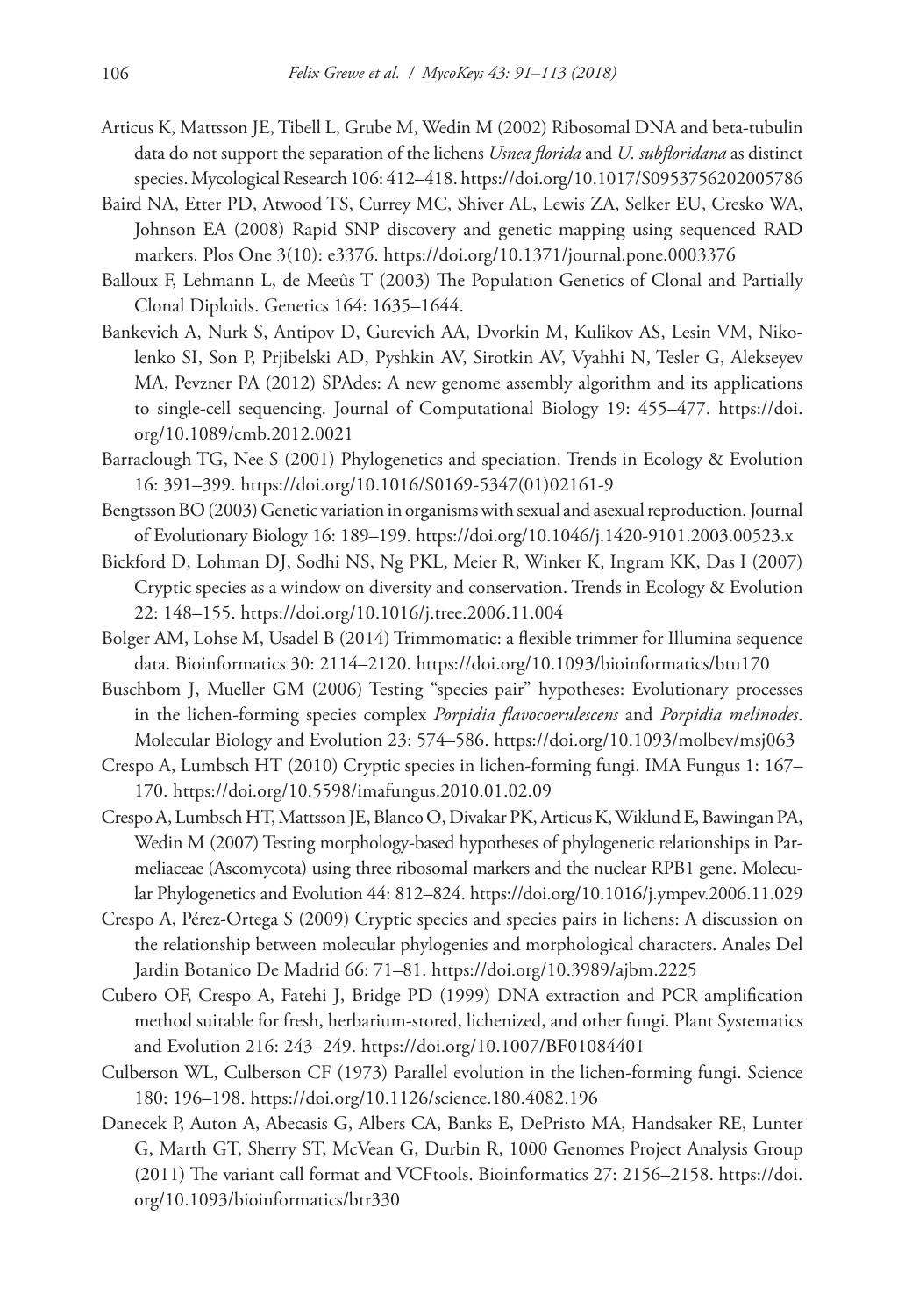- Davey JW, Hohenlohe PA, Etter PD, Boone JQ, Catchen JM, Blaxter ML (2011) Genomewide genetic marker discovery and genotyping using next-generation sequencing. Nature Reviews Genetics 12: 499–510. <https://doi.org/10.1038/nrg3012>
- de Queiroz K (2007) Species concepts and species delimitation. Systematic Biology 56: 879– 886.<https://doi.org/10.1080/10635150701701083>
- Delmotte F, Leterme N, Gauthier JP, Rispe C, Simon JC (2002) Genetic architecture of sexual and asexual populations of the aphid *Rhopalosiphum padi* based on allozyme and microsatellite markers. Molecular Ecology 11: 711–723. [https://doi.org/10.1046/j.1365-](https://doi.org/10.1046/j.1365-294X.2002.01478.x) [294X.2002.01478.x](https://doi.org/10.1046/j.1365-294X.2002.01478.x)
- Eaton DAR, Ree RH (2013) Inferring phylogeny and introgression using RADseq data: An example from flowering plants (*Pedicularis*: Orobanchaceae). Systematic Biology 62: 689– 706.<https://doi.org/10.1093/sysbio/syt032>
- Ellegren H (2014) Genome sequencing and population genomics in non-model organisms. Trends in Ecology & Evolution 29: 51–63. <https://doi.org/10.1016/j.tree.2013.09.008>
- Escudero M, Eaton DAR, Hahn M, Hipp AL (2014) Genotyping-by-sequencing as a tool to infer phylogeny and ancestral hybridization: A case study in *Carex* (Cyperaceae). Molecular Phylogenetics and Evolution 79: 359–367.<https://doi.org/10.1016/j.ympev.2014.06.026>
- Grewe F, Huang JP, Leavitt SD, Lumbsch HT (2017) Reference-based RADseq resolves robust relationships among closely related species of lichen-forming fungi using metagenomic DNA. Scientific Reports 7: 9884. <https://doi.org/10.1038/s41598-017-09906-7>
- Hedrick PW (2005) A standardized genetic differentiation measure. Evolution 59: 1633–1638. <https://doi.org/10.1111/j.0014-3820.2005.tb01814.x>
- Hibbett DS, Binder M, Bischoff JF, Blackwell M, Cannon PF, Eriksson OE, Huhndorf S, James T, Kirk PM, Lücking R, Lumbsch HT, Lutzoni F, Matheny PB, McLaughlin DJ, Powell MJ, Redhead S, Schoch CL, Spatafora JW, Stalpers JA, Vilgalys R, Aime MC, Aptroot A, Bauer R, Begerow D, Benny GL, Castlebury LA, Crous PW, Dai YC, Gams W, Geiser DM, Griffith GW, Gueidan C, Hawksworth DL, Hestmark G, Hosaka K, Humber RA, Hyde KD, Ironside JE, Koljalg U, Kurtzman CP, Larsson KH, Lichtwardt R, Longcore J, Miadlikowska J, Miller A, Moncalvo JM, Mozley-Standridge S, Oberwinkler F, Parmasto E, Reeb V, Rogers JD, Roux C, Ryvarden L, Sampaio JP, Schussler A, Sugiyama J, Thorn RG, Tibell L, Untereiner WA, Walker C, Wang Z, Weir A, Weiss M, White MM, Winka K, Yao YJ, Zhang N (2007) A higher-level phylogenetic classification of the Fungi. Mycological Research 111: 509–547.<https://doi.org/10.1016/j.mycres.2007.03.004>
- Hipp AL, Eaton DAR, Cavender-Bares J, Fitzek E, Nipper R, Manos PS (2014) A framework phylogeny of the American Oak clade based on sequenced RAD data. Plos One 9(4): e102272.<https://doi.org/10.1371/journal.pone.0093975>
- Hodel RDGJ, Segovia-Salcedo MC, Landis JB, Crowl AA, Sun M, Liu X, Gitzendanner MA, Douglas NNA, Germain-Aubrey CC, Chen S, Soltis DE, Soltis PS (2016) The report of my death was an exaggeration: a review for researchers using microsatellites in the 21<sup>st</sup> century. Applications in Plant Sciences 4. <https://doi.org/10.3732/apps.1600025>
- Hoffman JR, Lendemer JC (2018) A meta-analysis of trends in the application of Sanger and next-generation sequencing data in lichenology. Bryologist 121: 133–147. [https://doi.](https://doi.org/10.1639/0007-2745-121.2.133) [org/10.1639/0007-2745-121.2.133](https://doi.org/10.1639/0007-2745-121.2.133)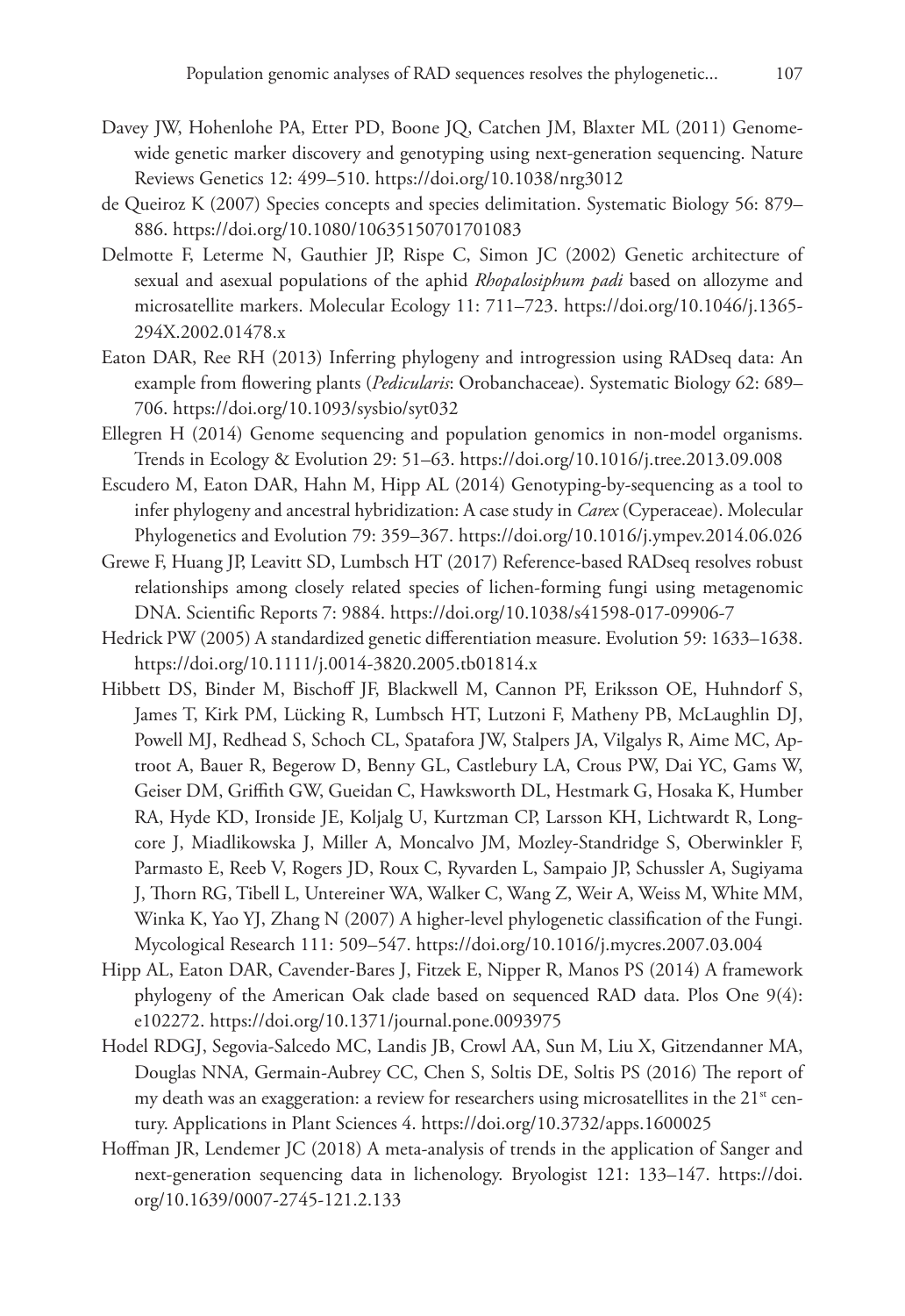- Holder M, Lewis PO (2003) Phylogeny estimation: Traditional and Bayesian approaches. Nature Reviews Genetics 4: 275–284. <https://doi.org/10.1038/nrg1044>
- Huelsenbeck JP, Ronquist F, Nielsen R, Bollback JP (2001) Evolution Bayesian inference of phylogeny and its impact on evolutionary biology. Science 294: 2310–2314. [https://doi.](https://doi.org/10.1126/science.1065889) [org/10.1126/science.1065889](https://doi.org/10.1126/science.1065889)
- James TY, Kauff F, Schoch CL, Matheny PB, Hofstetter V, Cox CJ, Celio G, Gueidan C, Fraker E, Miadlikowska J, Lumbsch HT, Rauhut A, Reeb V, Arnold AE, Amtoft A, Stajich JE, Hosaka K, Sung GH, Johnson D, O'Rourke B, Crockett M, Binder M, Curtis JM, Slot JC, Wang Z, Wilson AW, Schussler A, Longcore JE, O'Donnell K, Mozley-Standridge S, Porter D, Letcher PM, Powell MJ, Taylor JW, White MM, Griffith GW, Davies DR, Humber RA, Morton JB, Sugiyama J, Rossman AY, Rogers JD, Pfister DH, Hewitt D, Hansen K, Hambleton S, Shoemaker RA, Kohlmeyer J, Volkmann-Kohlmeyer B, Spotts RA, Serdani M, Crous PW, Hughes KW, Matsuura K, Langer E, Langer G, Untereiner WA, Lücking R, Büdel B, Geiser DM, Aptroot A, Diederich P, Schmitt I, Schultz M, Yahr R, Hibbett DS, Lutzoni F, McLaughlin DJ, Spatafora JW, Vilgalys R (2006) Reconstructing the early evolution of Fungi using a six-gene phylogeny. Nature 443: 818–822. <https://doi.org/10.1038/nature05110>
- Jombart T, Ahmed I (2011) adegenet 1.3–1: new tools for the analysis of genome-wide SNP data. Bioinformatics 27: 3070–3071.<https://doi.org/10.1093/bioinformatics/btr521>
- Jombart T, Balloux F, Dray S (2010) adephylo: new tools for investigating the phylogenetic signal in biological traits. Bioinformatics 26: 1907–1909. [https://doi.org/10.1093/bioin](https://doi.org/10.1093/bioinformatics/btq292)[formatics/btq292](https://doi.org/10.1093/bioinformatics/btq292)
- Jost L (2008) GST and its relatives do not measure differentiation. Molecular Ecology 17: 4015–4026.<https://doi.org/10.1111/j.1365-294X.2008.03887.x>
- Kotelko R, Piercey-Normore MD (2010) *Cladonia pyxidata* and *C. pocillum*; genetic evidence to regard them as conspecific. Mycologia 102: 534–545. <https://doi.org/10.3852/09-030>
- Kraus RHS, Wink M (2015) Avian genomics: fledging into the wild! Journal of Ornithology 156: 851–865.<https://doi.org/10.1007/s10336-015-1253-y>
- Krog H (1976) *Lethariella* and *Protousnea*, two new lichen genera in the Parmeliaceae. Norwegian Journal of Botany 23: 83–106.
- Krog H (1982) Evolutionay trends in foliose and fruticose lichens of the Parmeliaceae. Journal of the Hattori Botanical Laboratory 52: 303–311.
- Lagostina E, Dal Grande F, Andreev M, Printzen C (2018) The use of microsatellite markers for species delimitation in Antarctic *Usnea* subgenus *Neuropogon*. Mycologia. [https://doi.org/1](https://doi.org/10.1080/00275514.2018.1512304) [0.1080/00275514.2018.1512304](https://doi.org/10.1080/00275514.2018.1512304)
- Lamb IM (1939) A review of the genus *Neuropogon* (Nees.) Nyl., with special reference to the Antarctic species. Journal of the Linnean Society, Botany 52: 199–237. [https://doi.](https://doi.org/10.1111/j.1095-8339.1939.tb01602.x) [org/10.1111/j.1095-8339.1939.tb01602.x](https://doi.org/10.1111/j.1095-8339.1939.tb01602.x)
- Lamb IM (1964) Antarctic lichens. I. The genera *Usnea*, *Ramalina*, *Himantormia*, *Alectoria*, *Cornicularia*. 38: 1–34.
- Langmead B, Salzberg SL (2012) Fast gapped-read alignment with Bowtie 2. Nature Methods 9: 357–354.<https://doi.org/10.1038/nmeth.1923>
- Leavitt SD, Divakar PK, Crespo A, Lumbsch HT (2016a) A matter of time understanding the limits of the power of molecular data for delimiting species boundaries. Herzogia 29: 479–492.<https://doi.org/10.13158/heia.29.2.2016.479>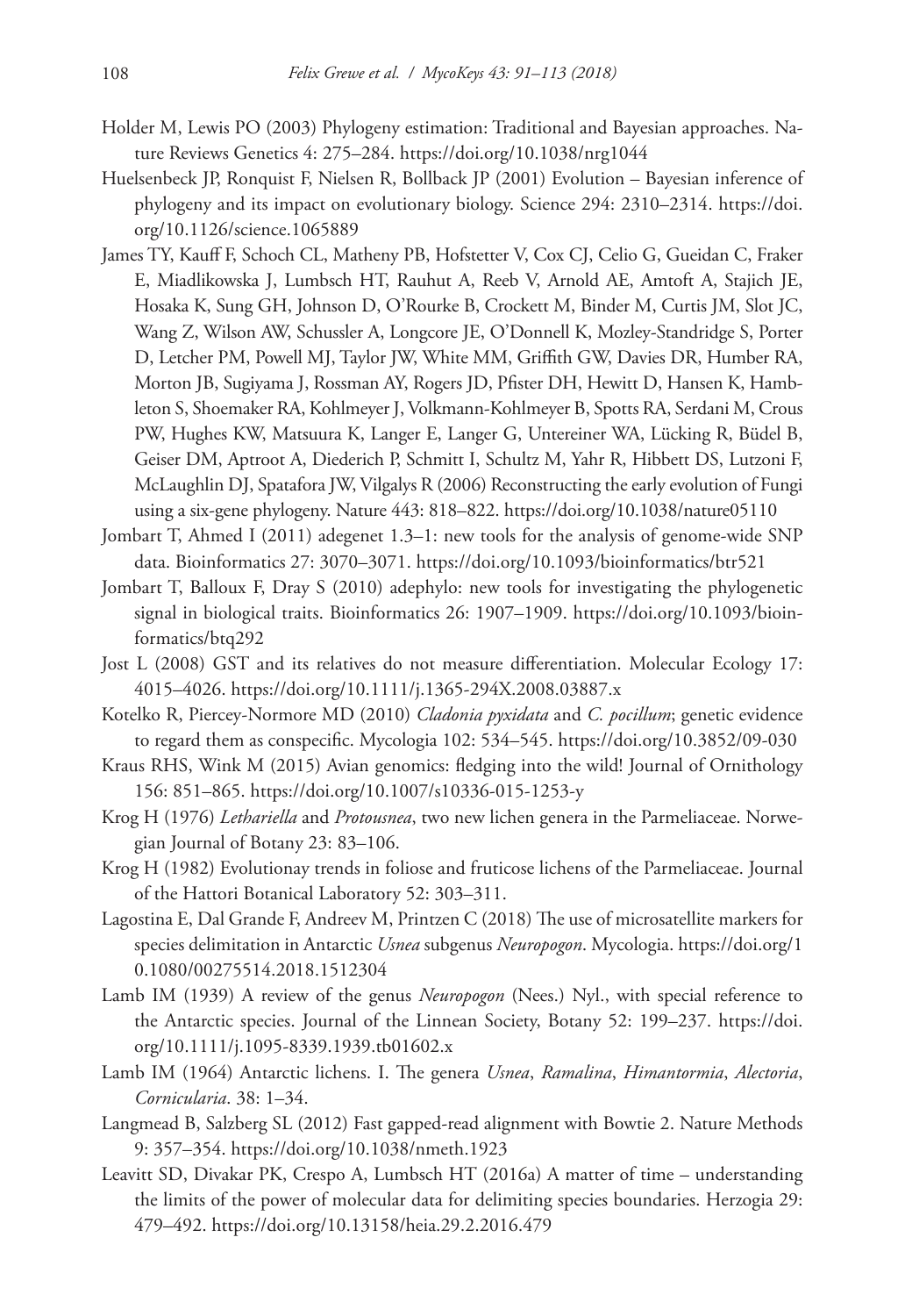- Leavitt SD, Grewe F, Widhelm T, Muggia L, Wray B, Lumbsch HT (2016b) Resolving evolutionary relationships in lichen-forming fungi using diverse phylogenomic datasets and analytical apporaches. Scientific Reports 6: 22262.<https://doi.org/10.1038/srep22262>
- Lohtander K, Källersjö M, Tehler A (1998) Dispersal strategies in *Roccellina capensis* (Arthoniales). Lichenologist 30: 341–350. <https://doi.org/10.1006/lich.1998.0154>
- Lumbsch HT, Leavitt SD (2011) Goodbye morphology? A paradigm shift in the delimitation of species in lichenized fungi. Fungal Diversity 50: 59–72. [https://doi.org/10.1007/](https://doi.org/10.1007/s13225-011-0123-z) [s13225-011-0123-z](https://doi.org/10.1007/s13225-011-0123-z)
- Lumbsch HT, Wirtz N (2011) Phylogenetic relationships of the neuropogonoid core group in the genus *Usnea* (Ascomycota: Parmeliaceae). Lichenologist 43: 553–559. [https://doi.](https://doi.org/10.1017/S0024282911000417) [org/10.1017/S0024282911000417](https://doi.org/10.1017/S0024282911000417)
- Lutzoni F, Kauff F, Cox C, McLaughlin D, Celio G, Dentinger B, Padamsee M, Hibbett D, James TY, Baloch E, Grube M, Reeb V, Hofstetter V, Schoch C, Arnold AE, Miadlikowska J, Spatafora J, Johnson D, Hambleton S, Crockett M, Shoemaker R, Sung G-H, Lücking R, Lumbsch HT, O'Donnell K, Binder M, Diederich P, Ertz D, Gueidan C, Hansen K, Harris RC, Hosaka K, Lim Y-W, Matheny B, Nishida H, Pfister D, Rogers J, Rossman A, Schmitt I, Sipman H, Stone J, Sugiyama J, Yahr R, Vilgalys R (2004) Assembling the fungal tree of life: progress, classification, and evolution of subcellular traits. American Journal of Botany 91: 1446–1480. <https://doi.org/10.3732/ajb.91.10.1446>
- Malinsky M, Trucchi E, Lawson DJ, Falush D (2018) RADpainter and fineRADstructure Population Inference from RADseq Data. Molecular Biology and Evolution 35: 1284–1290. <https://doi.org/10.1093/molbev/msy023>
- Mattsson J-E, Lumbsch HT (1989) The use of the species pair concept in lichen taxonomy. Taxon 38: 238–241. <https://doi.org/10.2307/1220840>
- McLaughlin DJ, Hibbett DS, Lutzoni F, Spatafora JW, Vilgalys R (2009) The search for the fungal tree of life. Trends in Microbiology 17: 488–497. [https://doi.org/10.1016/j.](https://doi.org/10.1016/j.tim.2009.08.001) [tim.2009.08.001](https://doi.org/10.1016/j.tim.2009.08.001)
- Myllys L, Lohtander K, Tehler A (2001) beta-tubulin, ITS and group I intron sequences challenge the species pair concept in *Physcia aipolia* and *P. caesia*. Mycologia 93: 335–343. <https://doi.org/10.2307/3761655>
- Nei M (1973) Analysis of gene diversity in subdivided populations. Proceedings of the National Academy of Sciences 70: 3321–3323.<https://doi.org/10.1073/pnas.70.12.3321>
- Ozsolak F, Milos PM (2011) RNA sequencing: advances, challenges and opportunities. Nature Reviews Genetics 12: 87–98. <https://doi.org/10.1038/nrg2934>
- Parra G, Bradnam K, Ning Z, Keane T, Korf I (2009) Assessing the gene space in draft genomes. Nucleic Acids Research 37: 289–297. <https://doi.org/10.1093/nar/gkn916>
- Poelt J (1970) Das Konzept der Artenpaare bei den Flechten. Vorträge aus dem Gesamtgebiet der Botanik. Neue Folge 4: 187–198.
- Poelt J (1972) Die taxonomische Behandlung von Artenpaaren bei den Flechten. Botaniska Notiser 125: 77–81.
- Rannala B (2015) The art and science of species delimitation. Current Zoology 61: 846–853. <https://doi.org/10.1093/czoolo/61.5.846>
- Robbertse B, Reeves JB, Schoch CL, Spatafora JW (2006) A phylogenomic analysis of the Ascomycota. Fungal Genetics and Biology 43: 715–725.<https://doi.org/10.1016/j.fgb.2006.05.001>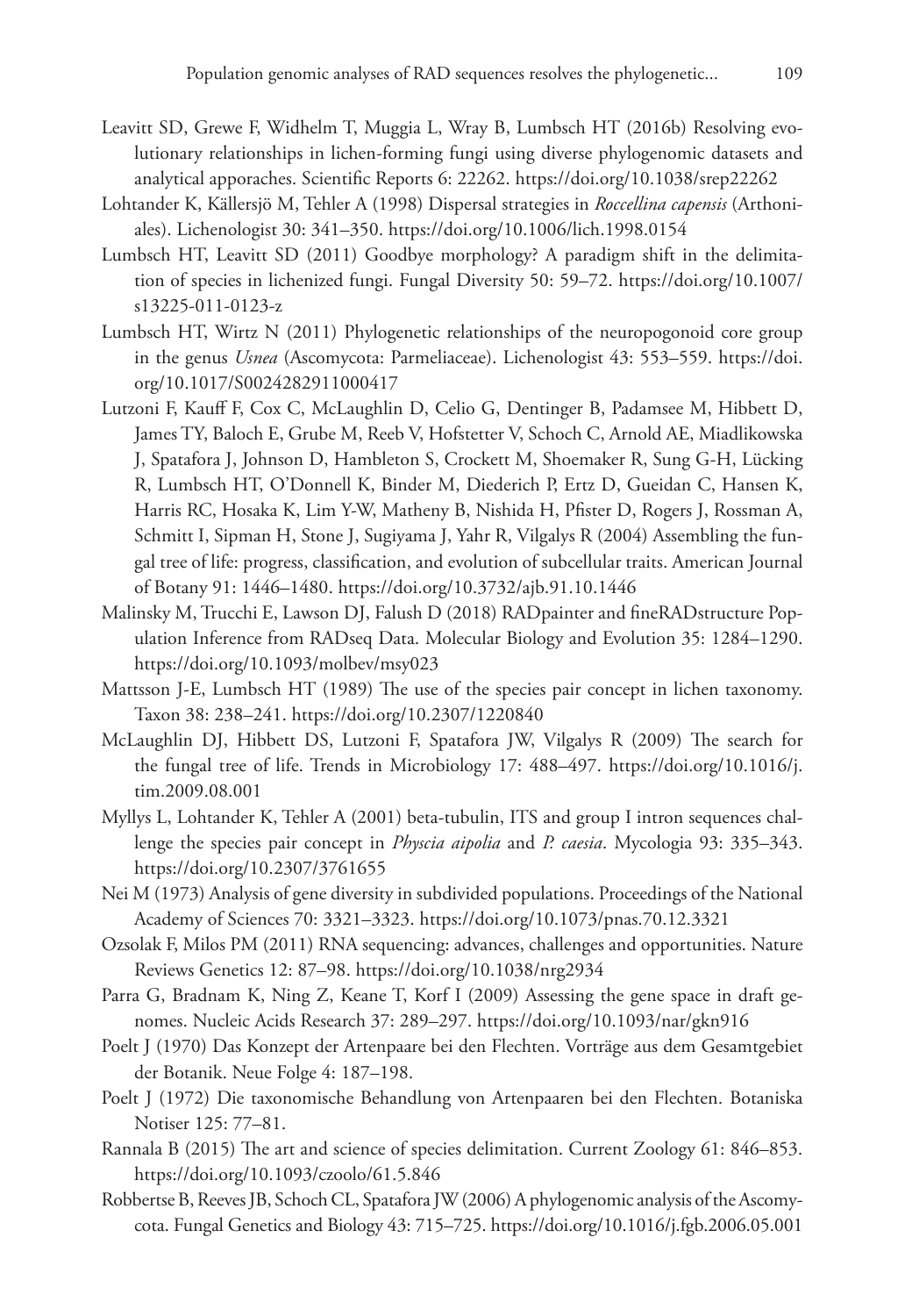- Rubin BER, Moreau CS (2016) Comparative genomics reveals convergent rates of evolution in antplant mutualisms. Nature Communications 7: 12679.<https://doi.org/10.1038/ncomms12679> Schoch CL, Seifert KA, Huhndorf S, Robert V, Spouge JL, Levesque CA, Chen W, Bolchacova E, Voigt K, Crous PW, Miller AN, Wingfield MJ, Aime MC, An KD, Bai FY, Barreto RW, Begerow D, Bergeron MJ, Blackwell M, Boekhout T, Bogale M, Boonyuen N, Burgaz AR, Buyck B, Cai L, Cai Q, Cardinali G, Chaverri P, Coppins BJ, Crespo A, Cubas P, Cummings C, Damm U, de Beer ZW, de Hoog GS, Del-Prado R, Dentinger B, Dieguez-Uribeondo J, Divakar PK, Douglas B, Duenas M, Duong TA, Eberhardt U, Edwards JE, Elshahed MS, Fliegerova K, Furtado M, Garcia MA, Ge ZW, Griffith GW, Griffiths K, Groenewald JZ, Groenewald M, Grube M, Gryzenhout M, Guo LD, Hagen F, Hambleton S, Hamelin RC, Hansen K, Harrold P, Heller G, Herrera G, Hirayama K, Hirooka Y, Ho HM, Hoffmann K, Hofstetter V, Högnabba F, Hollingsworth PM, Hong SB, Hosaka K, Houbraken J, Hughes K, Huhtinen S, Hyde KD, James T, Johnson EM, Johnson JE, Johnston PR, Jones EB, Kelly LJ, Kirk PM, Knapp DG, Koljalg U, Kovacs GM, Kurtzman CP, Landvik S, Leavitt SD, Liggenstoffer AS, Liimatainen K, Lombard L, Luangsa-Ard JJ, Lumbsch HT, Maganti H, Maharachchikumbura SS, Martin MP, May TW, McTaggart AR, Methven AS, Meyer W, Moncalvo JM, Mongkolsamrit S, Nagy LG, Nilsson RH, Niskanen T, Nyilasi I, Okada G, Okane I, Olariaga I, Otte J, Papp T, Park D, Petkovits T, Pino-Bodas R, Quaedvlieg W, Raja HA, Redecker D, Rintoul T, Ruibal C, Sarmiento-Ramirez JM, Schmitt I, Schussler A, Shearer C, Sotome K, Stefani FO, Stenroos S, Stielow B, Stockinger H, Suetrong S, Suh SO, Sung GH, Suzuki M, Tanaka K, Tedersoo L, Telleria MT, Tretter E, Untereiner WA, Urbina H, Vagvolgyi C, Vialle A, Vu TD, Walther G, Wang QM, Wang Y, Weir BS, Weiss M, White MM, Xu J, Yahr R, Yang ZL, Yurkov A, Zamora JC, Zhang N, Zhuang WY, Schindel D, Fungal Barcoding C (2012) Nuclear ribosomal internal transcribed spacer (ITS) region as a universal DNA barcode marker for Fungi. Proceedings of the National Academy of Sciences of the United States of America 109: 6241–6246.<https://doi.org/10.1073/pnas.1117018109>
- Schoch CL, Sung GH, Lopez-Giraldez F, Townsend JP, Miadlikowska J, Hofstetter V, Robbertse B, Matheny PB, Kauff F, Wang Z, Gueidan C, Andrie RM, Trippe K, Ciufetti LM, Wynns A, Fraker E, Hodkinson BP, Bonito G, Groenewald JZ, Arzanlou M, de Hoog GS, Crous PW, Hewitt D, Pfister DH, Peterson K, Gryzenhout M, Wingfield MJ, Aptroot A, Suh SO, Blackwell M, Hillis DM, Griffith GW, Castlebury LA, Rossman AY, Lumbsch HT, Lücking R, Büdel B, Rauhut A, Diederich P, Ertz D, Geiser DM, Hosaka K, Inderbitzin P, Kohlmeyer J, Volkmann-Kohlmeyer B, Mostert L, O'Donnell K, Sipman H, Rogers JD, Shoemaker RA, Sugiyama J, Summerbell RC, Untereiner W, Johnston PR, Stenroos S, Zuccaro A, Dyer PS, Crittenden PD, Cole MS, Hansen K, Trappe JM, Yahr R, Lutzoni F, Spatafora JW (2009) The Ascomycota tree of life: A phylum-wide phylogeny clarifies the origin and evolution of fundamental reproductive and ecological traits. Systematic Biology 58: 224–239.<https://doi.org/10.1093/sysbio/syp020>
- Seymour FA, Crittenden PD, Wirtz N, Øvstedal DO, Dyer PS, Lumbsch HT (2007) Phylogenetic and morphological analysis of Antarctic lichen-forming *Usnea* species in the group *Neuropogon*. Antarctic Science 19: 71–82. <https://doi.org/10.1017/S0954102007000107>
- Spatafora JW, Aime MC, Grigoriev IV, Martin F, Stajich JE, Blackwell M (2017) The fungal tree of life: from molecular systematics to genome-scale phylogenies. Microbiology Spectrum 5(5): FUNK-0053-2016.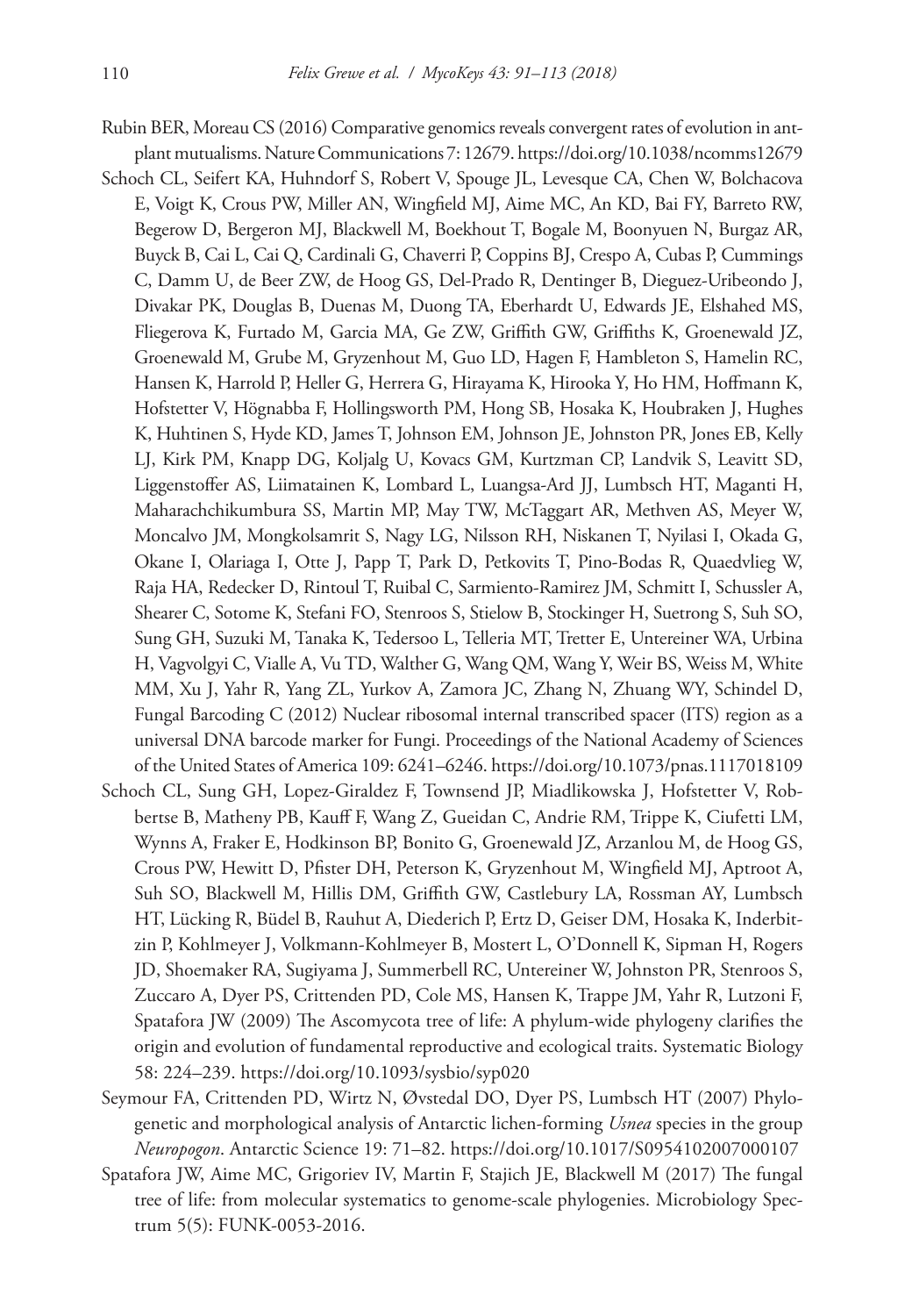- Spatafora JW, Robbertse B (2010) Chapter 4 : phylogenetics and phylogenomics of the Fungal Tree of Life. In: Borkovich KA, Ebbole DJ (Eds) Cellular and Molecular Biology of Filamentous Fungi. ASM Press, 36–49.<http://dx.doi.org/10.1128/9781555816636.ch4>
- Stajich JE, Berbee ML, Blackwell M, Hibbett DS, James TY, Spatafora JW, Taylor JW (2009) The Fungi. Current Biology 19: 840–845.<https://doi.org/10.1016/j.cub.2009.07.004>
- Stamatakis A (2006) RAxML-VI-HPC: maximum likelihood-based phylogenetic analyses with thousands of taxa and mixed models. Bioinformatics 22: 2688–2690. [https://doi.](https://doi.org/10.1093/bioinformatics/btl446) [org/10.1093/bioinformatics/btl446](https://doi.org/10.1093/bioinformatics/btl446)
- Stamatakis A, Hoover P, Rougemont J (2008) A rapid bootstrap algorithm for the RAxML web servers. Systematic Biology 57: 758–771.<https://doi.org/10.1080/10635150802429642>
- Stratton M (2008) Genome resequencing and genetic variation. Nature Biotechnology 26: 65–66.<https://doi.org/10.1038/nbt0108-65>
- Strous M, Kraft B, Bisdorf R, Tegetmeyer HE (2012) The binning of metagenomic contigs for microbial physiology of mixed cultures. Frontiers in Microbiology 3: 410. [https://doi.](https://doi.org/10.3389/fmicb.2012.00410) [org/10.3389/fmicb.2012.00410](https://doi.org/10.3389/fmicb.2012.00410)
- Taylor JW, Jacobson DJ, Kroken S, Kasuga T, Geiser DM, Hibbett DS, Fisher MC (2000) Phylogenetic species recognition and species concepts in fungi. Fungal Genetics and Biology 31: 21–32.<https://doi.org/10.1006/fgbi.2000.1228>
- Tehler A (1982) The species pair concept in lichenology. Taxon 31: 708–714. [https://doi.](https://doi.org/10.2307/1219689) [org/10.2307/1219689](https://doi.org/10.2307/1219689)
- Vargas OM, Ortiz EM, Simpson BB (2017) Conflicting phylogenomic signals reveal a pattern of reticulate evolution in a recent high-Andean diversification (Asteraceae: Astereae: *Diplostephium*). New Phytologist 214: 1736–1750. <https://doi.org/10.1111/nph.14530>
- Velmala S, Myllys L, Halonen P, Goward T, Ahti T (2009) Molecular data show that *Bryoria fremontii* and *B. tortuosa* (Parmeliaceae) are conspecific. Lichenologist 41: 231–242. [https://](https://doi.org/10.1017/S0024282909008573) [doi.org/10.1017/S0024282909008573](https://doi.org/10.1017/S0024282909008573)
- Wachi N, Matsubayashi KW, Maeto K (2018) Application of next-generation sequencing to the study of non-model insects. Entomological Science 21: 3–11. [https://doi.org/10.1111/](https://doi.org/10.1111/ens.12281) [ens.12281](https://doi.org/10.1111/ens.12281)
- Wagner ND, Gramlich S, Hörandl E (2018) RAD sequencing resolved phylogenetic relationships in European shrub willows (*Salix* L. subg. *Chamaetia* and subg. *Vetrix*) and revealed multiple evolution of dwarf shrubs. Ecology and Evolution 2018(00): 1–13. [https://doi.](https://doi.org/10.1002/ece3.4360) [org/10.1002/ece3.4360](https://doi.org/10.1002/ece3.4360)
- Walker FJ (1985) The lichen genus *Usnea* subgenus *Neuropogon*. Bulletin of the British Museum (Natural History), Botany Series 13: 1–130.
- Whitlock MC (2011) G '(ST) and D do not replace F-ST. Molecular Ecology 20: 1083–1091. <https://doi.org/10.1111/j.1365-294X.2010.04996.x>
- Wickett NJ, Mirarab S, Nam N, Warnow T, Carpenter E, Matasci N, Ayyampalayam S, Barker MS, Burleigh JG, Gitzendanner MA, Ruhfel BR, Wafula E, Der JP, Graham SW, Mathews S, Melkonian M, Soltis DE, Soltis PS, Miles NW, Rothfels CJ, Pokorny L, Shaw AJ, DeGironimo L, Stevenson DW, Surek B, Villarreal JC, Roure B, Philippe H, dePamphilis CW, Chen T, Deyholos MK, Baucom RS, Kutchan TM, Augustin MM, Wang J, Zhang Y, Tian Z, Yan Z, Wu X, Sun X, Wong GK-S, Leebens-Mack J (2014) Phylotranscriptomic analysis of the origin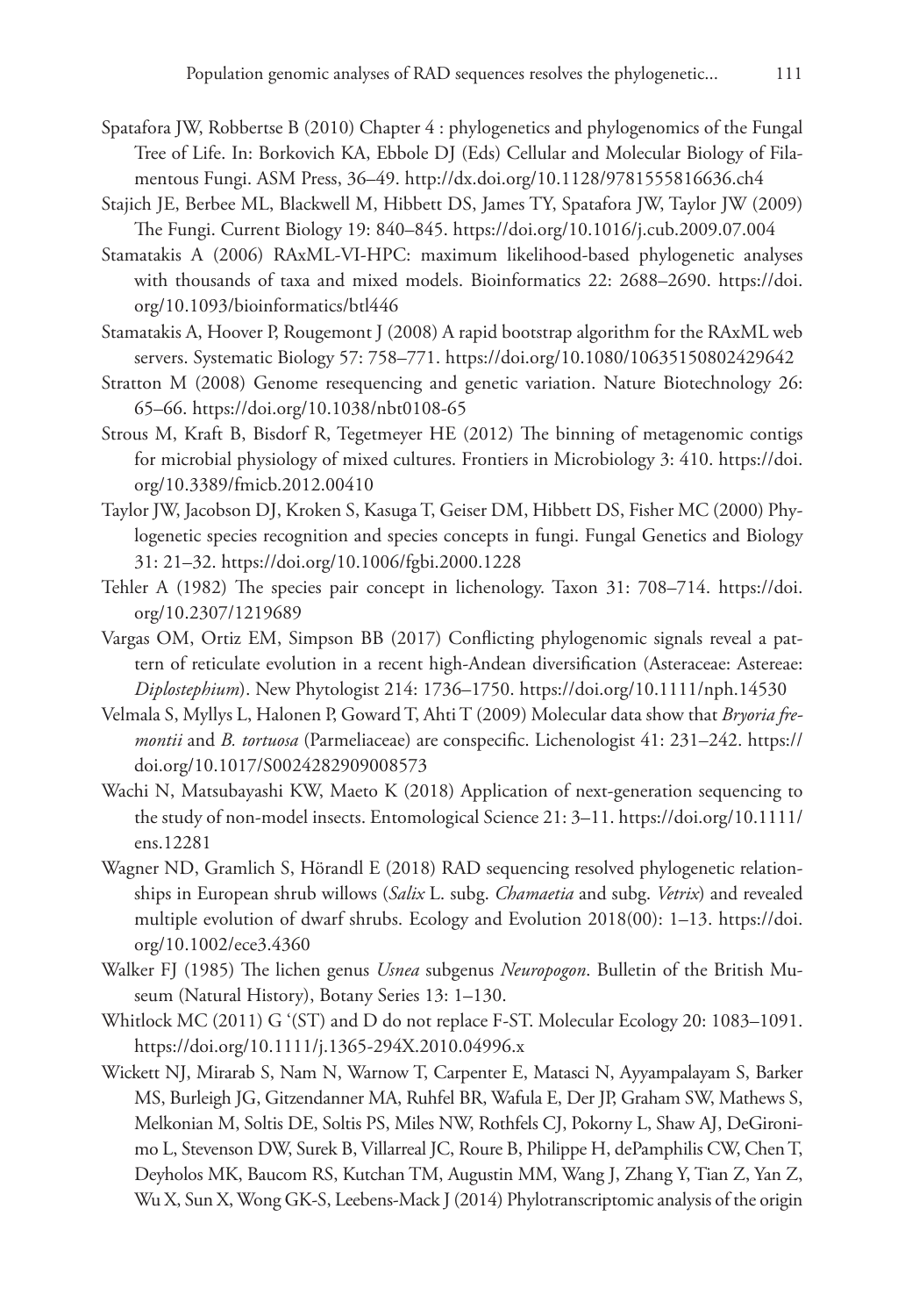and early diversification of land plants. Proceedings of the National Academy of Sciences of the United States of America 111: 4859–4868. <https://doi.org/10.1073/pnas.1323926111>

- Widhelm TJ, Egan RS, Bertoletti FR, Asztalos MJ, Kraichak E, Leavitt SD, Lumbsch HT (2016) Picking holes in traditional species delimitations: an integrative taxonomic reassessment of the *Parmotrema perforatum* group (Parmeliaceae, Ascomycota). Botanical Journal of the Linnean Society 182: 868–884. <https://doi.org/10.1111/boj.12483>
- Wiens JJ, Penkrot TA (2002) Delimiting species using DNA and morphological variation and discordant species limits in spiny lizards (*Sceloporus*). Systematic Biology 51: 69–91. [htt](https://doi.org/10.1080/106351502753475880)[ps://doi.org/10.1080/106351502753475880](https://doi.org/10.1080/106351502753475880)
- Wilkinson MJ, Szabo C, Ford CS, Yarom Y, Croxford AE, Camp A, Gooding P (2017) Replacing Sanger with Next Generation Sequencing to improve coverage and quality of reference DNA barcodes for plants. Scientific Reports 7. <https://doi.org/10.1038/srep46040>
- Winter DJ (2012) MMOD: an R library for the calculation of population differentiation statistics. Molecular Ecology Resources 12: 1158–1160. [https://doi.org/10.1111/j.1755-](https://doi.org/10.1111/j.1755-0998.2012.03174.x) [0998.2012.03174.x](https://doi.org/10.1111/j.1755-0998.2012.03174.x)
- Wirtz N, Printzen C, Lumbsch HT (2008) The delimitation of Antarctic and bipolar species of neuropogonoid *Usnea* (Ascomycota, Lecanorales): a cohesion approach of species recognition for the *Usnea perpusilla* complex. Mycological Research 112: 472–484. [https://doi.](https://doi.org/10.1016/j.mycres.2007.05.006) [org/10.1016/j.mycres.2007.05.006](https://doi.org/10.1016/j.mycres.2007.05.006)
- Wirtz N, Printzen C, Lumbsch HT (2012) Using haplotype networks, estimation of gene flow and phenotypic characters to understand species delimitation in fungi of a predominantly Antarctic *Usnea* group (Ascomycota, Parmeliaceae). Organisms Diversity & Evolution 12: 17–37.<https://doi.org/10.1007/s13127-011-0066-y>
- Wirtz N, Printzen C, Sancho LG, Lumbsch HT (2006) The phylogeny and classification of *Neuropogon* and *Usnea* (Parmeliaceae, Ascomycota) revisited. Taxon 55: 367–376. [https://](https://doi.org/10.2307/25065584) [doi.org/10.2307/25065584](https://doi.org/10.2307/25065584)
- Zhao X, Fernández-Brime S, Wedin M, Locke M, Leavitt SD, Lumbsch HT (2017) Using multi-locus sequence data for addressing species boundaries in commonly accepted lichen-forming fungal species. Organisms Diversity & Evolution 17: 351–363. [https://doi.](https://doi.org/10.1007/s13127-016-0320-4) [org/10.1007/s13127-016-0320-4](https://doi.org/10.1007/s13127-016-0320-4)
- Zimmer EA, Wen J (2015) Using nuclear gene data for plant phylogenetics: Progress and prospects II. Next-gen approaches. Journal of Systematics and Evolution 53: 371–379. [https://](https://doi.org/10.1111/jse.12174) [doi.org/10.1111/jse.12174](https://doi.org/10.1111/jse.12174)